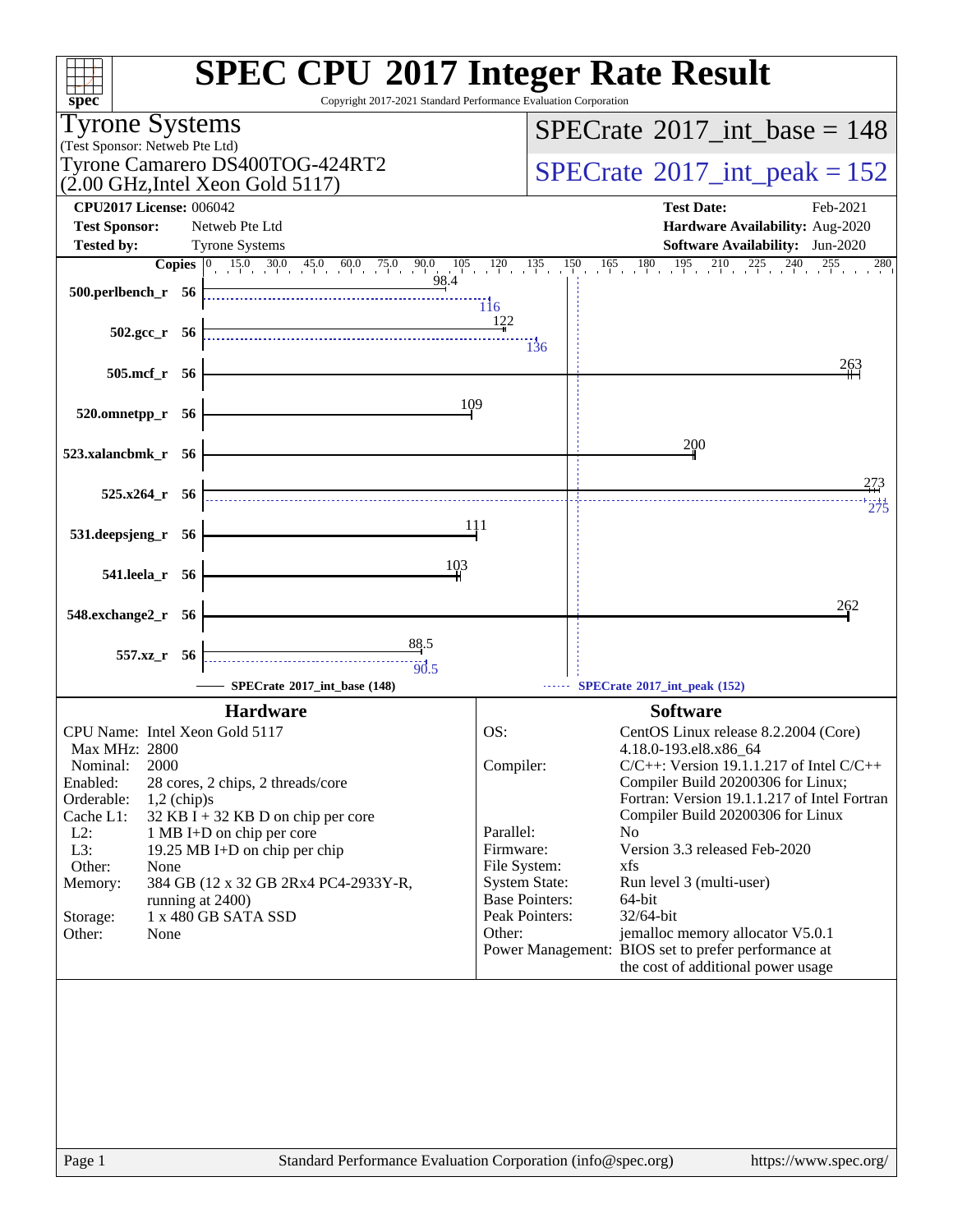

Copyright 2017-2021 Standard Performance Evaluation Corporation

#### Tyrone Systems

(Test Sponsor: Netweb Pte Ltd)

 $(2.00 \text{ GHz}, \text{Intel} \text{ Xeon} \text{ Gold} 5117)$ 

### $SPECTate@2017_int\_base = 148$

Tyrone Camarero DS400TOG-424RT2  $\vert$  [SPECrate](http://www.spec.org/auto/cpu2017/Docs/result-fields.html#SPECrate2017intpeak) [2017\\_int\\_peak = 1](http://www.spec.org/auto/cpu2017/Docs/result-fields.html#SPECrate2017intpeak)52

**[CPU2017 License:](http://www.spec.org/auto/cpu2017/Docs/result-fields.html#CPU2017License)** 006042 **[Test Date:](http://www.spec.org/auto/cpu2017/Docs/result-fields.html#TestDate)** Feb-2021 **[Test Sponsor:](http://www.spec.org/auto/cpu2017/Docs/result-fields.html#TestSponsor)** Netweb Pte Ltd **[Hardware Availability:](http://www.spec.org/auto/cpu2017/Docs/result-fields.html#HardwareAvailability)** Aug-2020 **[Tested by:](http://www.spec.org/auto/cpu2017/Docs/result-fields.html#Testedby)** Tyrone Systems **[Software Availability:](http://www.spec.org/auto/cpu2017/Docs/result-fields.html#SoftwareAvailability)** Jun-2020

#### **[Results Table](http://www.spec.org/auto/cpu2017/Docs/result-fields.html#ResultsTable)**

|                                   |               |                |       | <b>Base</b>    |       |                |             |               |                |              | <b>Peak</b>    |              |                |              |
|-----------------------------------|---------------|----------------|-------|----------------|-------|----------------|-------------|---------------|----------------|--------------|----------------|--------------|----------------|--------------|
| <b>Benchmark</b>                  | <b>Copies</b> | <b>Seconds</b> | Ratio | <b>Seconds</b> | Ratio | <b>Seconds</b> | Ratio       | <b>Copies</b> | <b>Seconds</b> | <b>Ratio</b> | <b>Seconds</b> | <b>Ratio</b> | <b>Seconds</b> | <b>Ratio</b> |
| $500.$ perlbench_r                | 56            | 907            | 98.3  | 906            | 98.4  | 904            | 98.6        | 56            | 766            | <b>116</b>   | 768            | 116          | 765            | 117          |
| $502.\text{gcc}_r$                | 56            | 647            | 123   | 651            | 122   | 650            | 122         | 56            | 585            | 136          | 585            | 136          | 586            | 135          |
| $505$ .mcf r                      | 56            | 340            | 266   | 344            | 263   | 345            | 262         | 56            | 340            | 266          | 344            | 263          | 345            | 262          |
| 520.omnetpp_r                     | 56            | 674            | 109   | 673            | 109   | 675            | 109         | 56            | 674            | <b>109</b>   | 673            | 109          | 675            | 109          |
| 523.xalancbmk r                   | 56            | 296            | 200   | 296            | 200   | 298            | 199         | 56            | 296            | <b>200</b>   | 296            | <b>200</b>   | 298            | 199          |
| 525.x264 r                        | 56            | 357            | 275   | 362            | 271   | 360            | 273         | 56            | 365            | 269          | 354            | 277          | 357            | 275          |
| 531.deepsjeng_r                   | 56            | 579            | 111   | 578            | 111   | 579            | <u> 111</u> | 56            | 579            | 111          | 578            | 111          | 579            | <u>111</u>   |
| 541.leela r                       | 56            | 901            | 103   | 902            | 103   | 887            | 105         | 56            | 901            | 103          | 902            | 103          | 887            | 105          |
| 548.exchange2_r                   | 56            | 560            | 262   | 560            | 262   | 561            | 262         | 56            | 560            | 262          | 560            | 262          | 561            | 262          |
| $557.xz$ r                        | 56            | 684            | 88.5  | 682            | 88.7  | 683            | 88.5        | 56            | <u>668</u>     | 90.5         | 669            | 90.4         | 667            | 90.7         |
| $SPECrate^{\circ}2017$ int base = |               |                | 148   |                |       |                |             |               |                |              |                |              |                |              |

**[SPECrate](http://www.spec.org/auto/cpu2017/Docs/result-fields.html#SPECrate2017intpeak)[2017\\_int\\_peak =](http://www.spec.org/auto/cpu2017/Docs/result-fields.html#SPECrate2017intpeak) 152**

Results appear in the [order in which they were run.](http://www.spec.org/auto/cpu2017/Docs/result-fields.html#RunOrder) Bold underlined text [indicates a median measurement.](http://www.spec.org/auto/cpu2017/Docs/result-fields.html#Median)

#### **[Compiler Notes](http://www.spec.org/auto/cpu2017/Docs/result-fields.html#CompilerNotes)**

The inconsistent Compiler version information under Compiler Version section is due to a discrepancy in Intel Compiler. The correct version of C/C++ compiler is: Version 19.1.1.217 Build 20200306 Compiler for Linux The correct version of Fortran compiler is: Version 19.1.1.217 Build 20200306 Compiler for Linux

#### **[Submit Notes](http://www.spec.org/auto/cpu2017/Docs/result-fields.html#SubmitNotes)**

 The numactl mechanism was used to bind copies to processors. The config file option 'submit' was used to generate numactl commands to bind each copy to a specific processor. For details, please see the config file.

### **[Operating System Notes](http://www.spec.org/auto/cpu2017/Docs/result-fields.html#OperatingSystemNotes)**

Stack size set to unlimited using "ulimit -s unlimited"

#### **[Environment Variables Notes](http://www.spec.org/auto/cpu2017/Docs/result-fields.html#EnvironmentVariablesNotes)**

```
Environment variables set by runcpu before the start of the run:
LD_LIBRARY_PATH =
      "/home/cpu2017/lib/intel64:/home/cpu2017/lib/ia32:/home/cpu2017/je5.0.1-
      32"
MALLOC_CONF = "retain:true"
```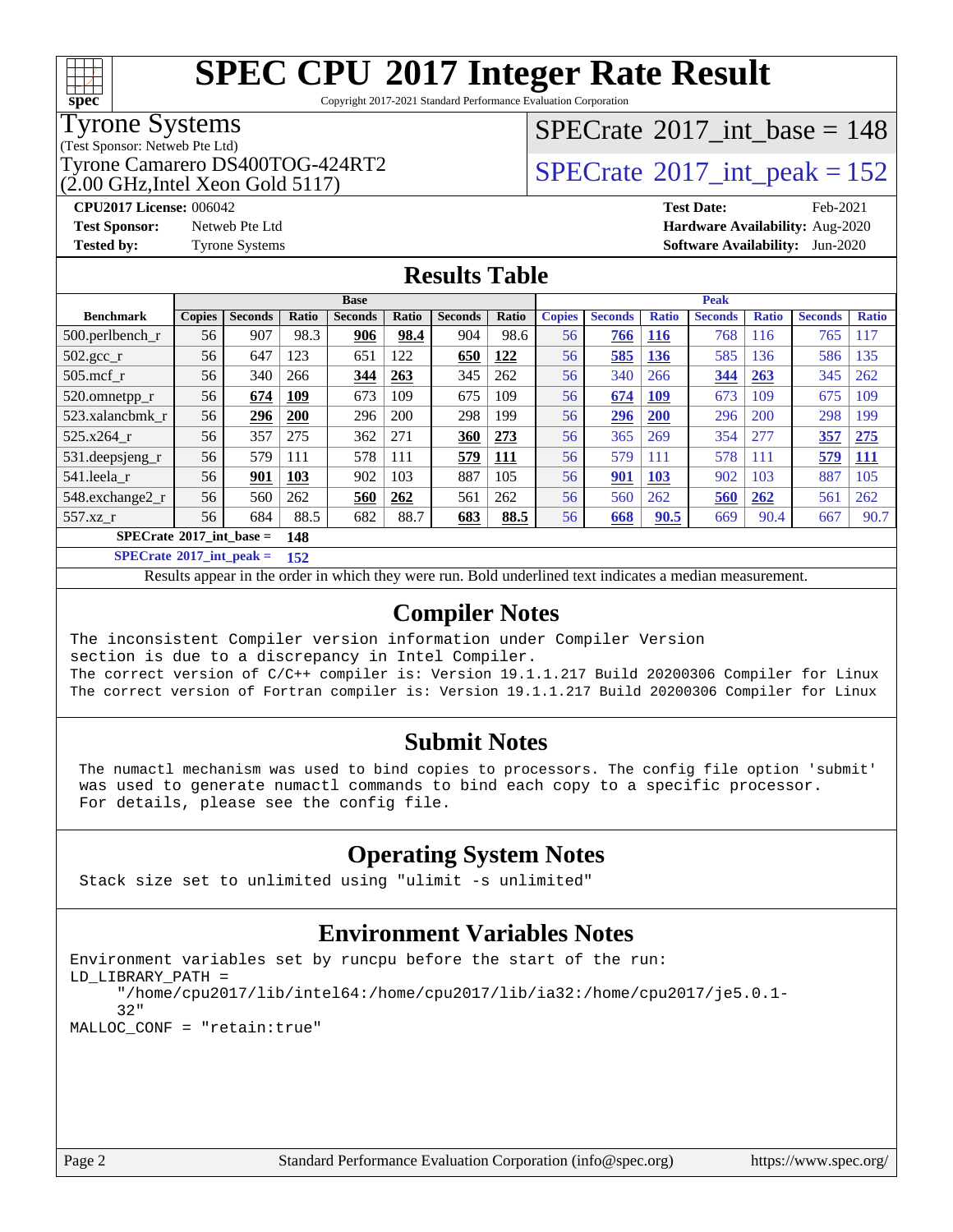#### $+\!\!+\!\!$ **[spec](http://www.spec.org/)**

# **[SPEC CPU](http://www.spec.org/auto/cpu2017/Docs/result-fields.html#SPECCPU2017IntegerRateResult)[2017 Integer Rate Result](http://www.spec.org/auto/cpu2017/Docs/result-fields.html#SPECCPU2017IntegerRateResult)**

Copyright 2017-2021 Standard Performance Evaluation Corporation

### Tyrone Systems

(Test Sponsor: Netweb Pte Ltd)

(2.00 GHz,Intel Xeon Gold 5117)

 $SPECTate$ <sup>®</sup>[2017\\_int\\_base =](http://www.spec.org/auto/cpu2017/Docs/result-fields.html#SPECrate2017intbase) 148

Tyrone Camarero DS400TOG-424RT2  $\vert$  [SPECrate](http://www.spec.org/auto/cpu2017/Docs/result-fields.html#SPECrate2017intpeak)  $2017$  int peak = 152

**[Test Sponsor:](http://www.spec.org/auto/cpu2017/Docs/result-fields.html#TestSponsor)** Netweb Pte Ltd **[Hardware Availability:](http://www.spec.org/auto/cpu2017/Docs/result-fields.html#HardwareAvailability)** Aug-2020

**[CPU2017 License:](http://www.spec.org/auto/cpu2017/Docs/result-fields.html#CPU2017License)** 006042 **[Test Date:](http://www.spec.org/auto/cpu2017/Docs/result-fields.html#TestDate)** Feb-2021 **[Tested by:](http://www.spec.org/auto/cpu2017/Docs/result-fields.html#Testedby)** Tyrone Systems **[Software Availability:](http://www.spec.org/auto/cpu2017/Docs/result-fields.html#SoftwareAvailability)** Jun-2020

#### **[General Notes](http://www.spec.org/auto/cpu2017/Docs/result-fields.html#GeneralNotes)**

 Binaries compiled on a system with 2x Intel Cascade Lake CPU 4214R + 384 GB RAM memory using Centos 8.2 x86\_64 Transparent Huge Pages enabled by default Prior to runcpu invocation Filesystem page cache synced and cleared with: sync; echo 3> /proc/sys/vm/drop\_caches runcpu command invoked through numactl i.e.: numactl --interleave=all runcpu <etc> Yes: The test sponsor attests, as of date of publication, that CVE-2017-5754 (Meltdown) is mitigated in the system as tested and documented. Yes: The test sponsor attests, as of date of publication, that CVE-2017-5753 (Spectre variant 1) is mitigated in the system as tested and documented. Yes: The test sponsor attests, as of date of publication, that CVE-2017-5715 (Spectre variant 2) is mitigated in the system as tested and documented. jemalloc, a general purpose malloc implementation built with the Centos 8.2 x86\_64, and the system compiler gcc 4.8.5 sources available from jemalloc.net or <https://github.com/jemalloc/jemalloc/releases>

#### **[Platform Notes](http://www.spec.org/auto/cpu2017/Docs/result-fields.html#PlatformNotes)**

BIOS Settings: Power Technology = Custom Power Performance Tuning = BIOS Controls EPB ENERGY\_PERF\_BIAS\_CFG mode = Maximum Performance SNC = Enable Stale AtoS = Disable IMC Interleaving = 1-way Interleave Patrol Scrub = Disable Sysinfo program /home/cpu2017/bin/sysinfo Rev: r6538 of 2020-09-24 e8664e66d2d7080afeaa89d4b38e2f1c running on localhost.localdomain Sun Feb 21 12:44:00 2021 SUT (System Under Test) info as seen by some common utilities. For more information on this section, see <https://www.spec.org/cpu2017/Docs/config.html#sysinfo> From /proc/cpuinfo model name : Intel(R) Xeon(R) Gold 5117 CPU @ 2.00GHz 2 "physical id"s (chips) 56 "processors" cores, siblings (Caution: counting these is hw and system dependent. The following excerpts from /proc/cpuinfo might not be reliable. Use with caution.) cpu cores : 14 siblings : 28 physical 0: cores 0 1 2 3 4 5 6 8 9 10 11 12 13 14

**(Continued on next page)**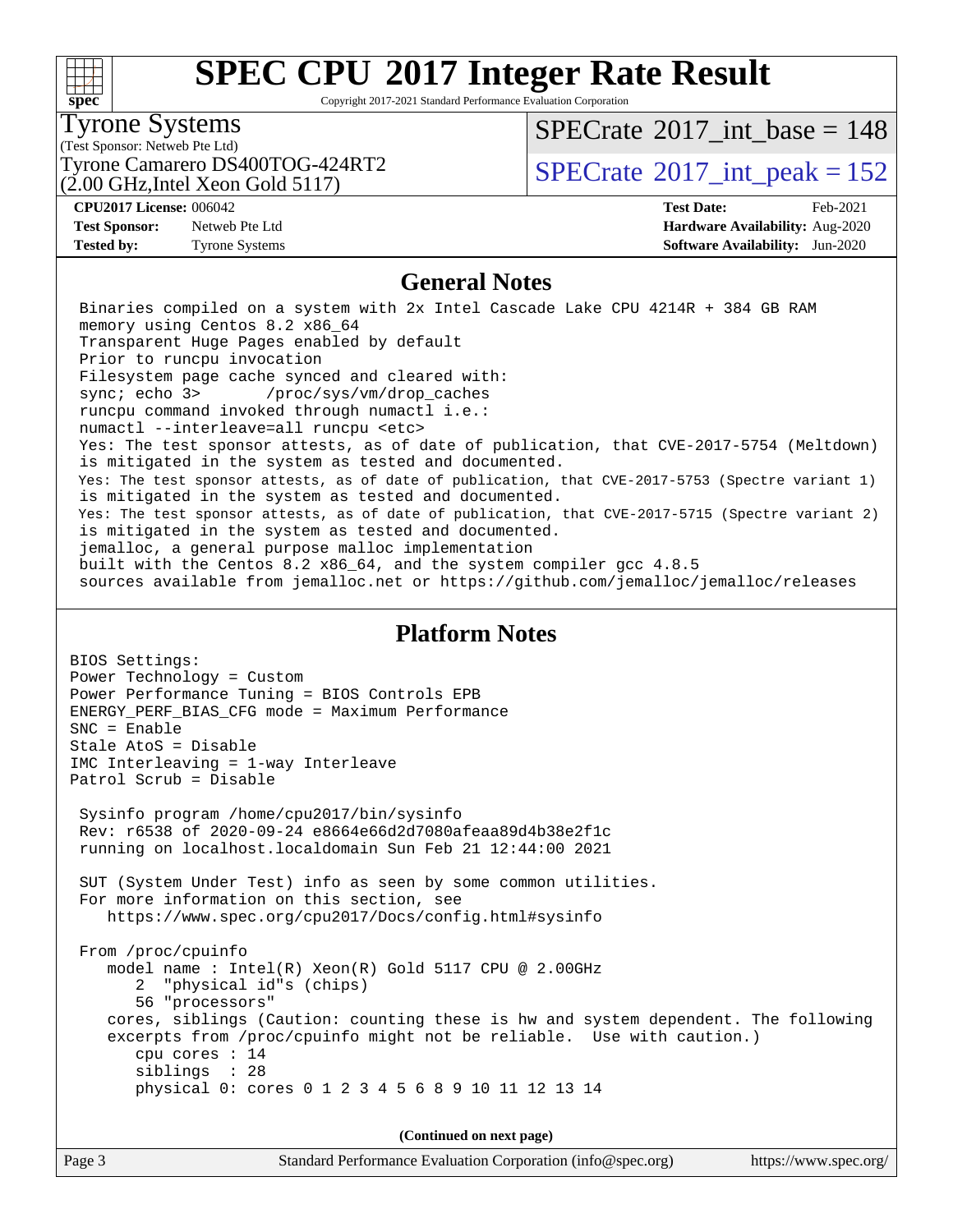| s<br>ne<br>L. |  |  |  |  |  |
|---------------|--|--|--|--|--|

Copyright 2017-2021 Standard Performance Evaluation Corporation

Tyrone Systems

(Test Sponsor: Netweb Pte Ltd) (2.00 GHz,Intel Xeon Gold 5117)  $SPECTate$ <sup>®</sup>[2017\\_int\\_base =](http://www.spec.org/auto/cpu2017/Docs/result-fields.html#SPECrate2017intbase) 148

Tyrone Camarero DS400TOG-424RT2  $\vert$  [SPECrate](http://www.spec.org/auto/cpu2017/Docs/result-fields.html#SPECrate2017intpeak)  $^{\circ}2017$  int peak = 152

**[CPU2017 License:](http://www.spec.org/auto/cpu2017/Docs/result-fields.html#CPU2017License)** 006042 **[Test Date:](http://www.spec.org/auto/cpu2017/Docs/result-fields.html#TestDate)** Feb-2021 **[Test Sponsor:](http://www.spec.org/auto/cpu2017/Docs/result-fields.html#TestSponsor)** Netweb Pte Ltd **[Hardware Availability:](http://www.spec.org/auto/cpu2017/Docs/result-fields.html#HardwareAvailability)** Aug-2020 **[Tested by:](http://www.spec.org/auto/cpu2017/Docs/result-fields.html#Testedby)** Tyrone Systems **[Software Availability:](http://www.spec.org/auto/cpu2017/Docs/result-fields.html#SoftwareAvailability)** Jun-2020

#### **[Platform Notes \(Continued\)](http://www.spec.org/auto/cpu2017/Docs/result-fields.html#PlatformNotes)**

physical 1: cores 0 1 2 3 4 5 6 8 9 10 11 12 13 14

From lscpu:

Architecture: x86\_64<br>CPU op-mode(s): 32-bit, 64-bit CPU op-mode $(s)$ : Byte Order: Little Endian CPU(s): 56 On-line CPU(s) list: 0-55 Thread(s) per core: 2 Core(s) per socket: 14 Socket(s): 2 NUMA node(s): 4 Vendor ID: GenuineIntel CPU family: 6 Model: 85 Model name: Intel(R) Xeon(R) Gold 5117 CPU @ 2.00GHz Stepping: 4 CPU MHz: 1472.197 CPU max MHz: 2800.0000 CPU min MHz: 800.0000 BogoMIPS: 4000.00 Virtualization: VT-x L1d cache: 32K L1i cache: 32K L2 cache: 1024K L3 cache: 19712K NUMA node0 CPU(s): 0-3,7-9,28-31,35-37 NUMA node1 CPU(s): 4-6,10-13,32-34,38-41 NUMA node2 CPU(s): 14-17,21-23,42-45,49-51 NUMA node3 CPU(s): 18-20,24-27,46-48,52-55 Flags: fpu vme de pse tsc msr pae mce cx8 apic sep mtrr pge mca cmov

 pat pse36 clflush dts acpi mmx fxsr sse sse2 ss ht tm pbe syscall nx pdpe1gb rdtscp lm constant\_tsc art arch\_perfmon pebs bts rep\_good nopl xtopology nonstop\_tsc cpuid aperfmperf pni pclmulqdq dtes64 monitor ds\_cpl vmx smx est tm2 ssse3 sdbg fma cx16 xtpr pdcm pcid dca sse4\_1 sse4\_2 x2apic movbe popcnt tsc\_deadline\_timer aes xsave avx f16c rdrand lahf\_lm abm 3dnowprefetch cpuid\_fault epb cat\_l3 cdp\_l3 invpcid\_single pti intel\_ppin ssbd mba ibrs ibpb stibp tpr\_shadow vnmi flexpriority ept vpid fsgsbase tsc\_adjust bmi1 hle avx2 smep bmi2 erms invpcid rtm cqm mpx rdt\_a avx512f avx512dq rdseed adx smap clflushopt clwb intel\_pt avx512cd avx512bw avx512vl xsaveopt xsavec xgetbv1 xsaves cqm\_llc cqm\_occup\_llc cqm\_mbm\_total cqm\_mbm\_local dtherm ida arat pln pts pku ospke md\_clear flush\_l1d

 /proc/cpuinfo cache data cache size : 19712 KB

 From numactl --hardware WARNING: a numactl 'node' might or might not correspond to a physical chip.

Page 4 Standard Performance Evaluation Corporation [\(info@spec.org\)](mailto:info@spec.org) <https://www.spec.org/> **(Continued on next page)**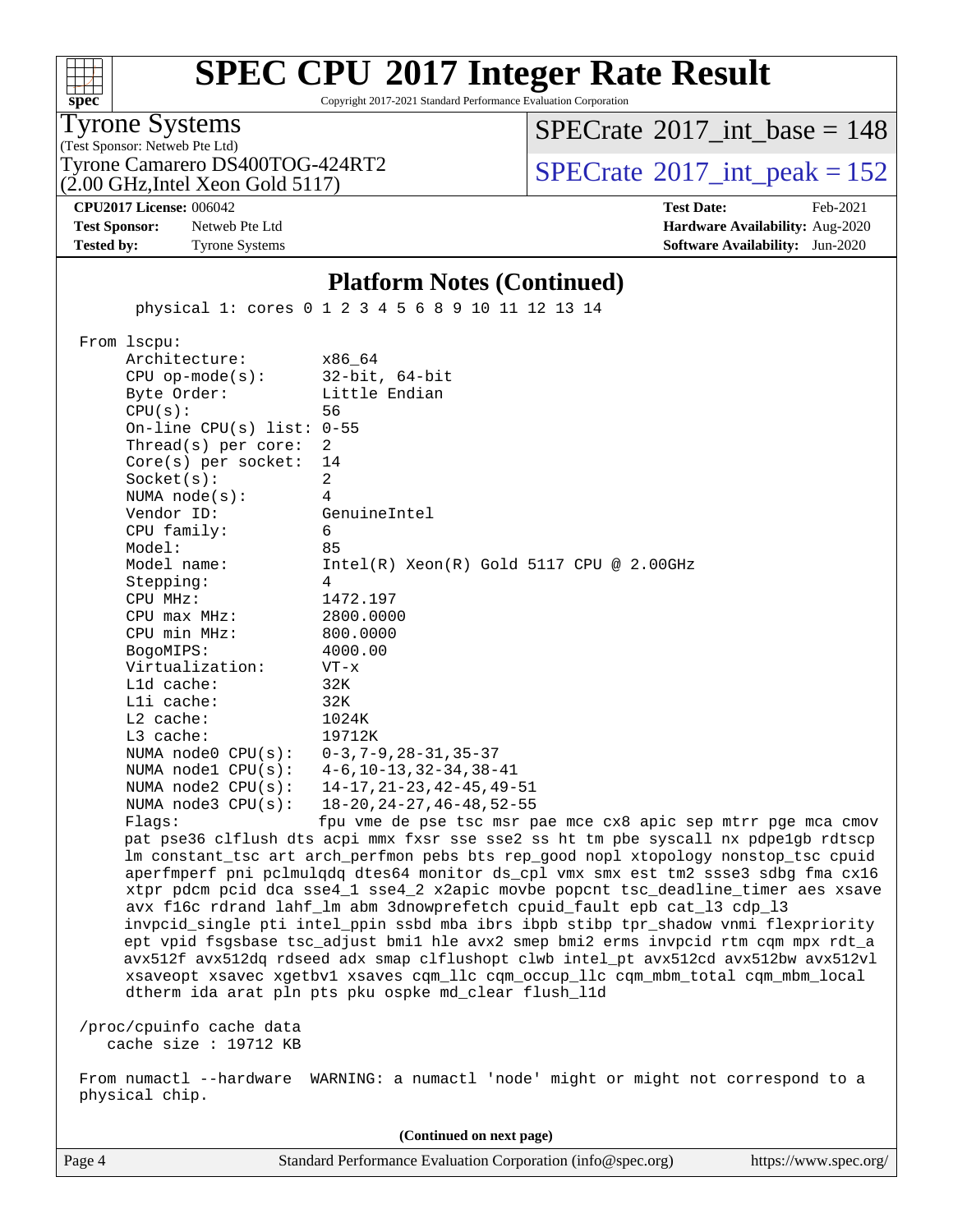| S<br>e<br>1)<br>L. |  |  |  |  |  |
|--------------------|--|--|--|--|--|

Copyright 2017-2021 Standard Performance Evaluation Corporation

### Tyrone Systems

(Test Sponsor: Netweb Pte Ltd) (2.00 GHz,Intel Xeon Gold 5117)  $SPECTate$ <sup>®</sup>[2017\\_int\\_base =](http://www.spec.org/auto/cpu2017/Docs/result-fields.html#SPECrate2017intbase) 148

Tyrone Camarero DS400TOG-424RT2  $\vert$  [SPECrate](http://www.spec.org/auto/cpu2017/Docs/result-fields.html#SPECrate2017intpeak)  $2017$ \_int\_peak = 152

**[Test Sponsor:](http://www.spec.org/auto/cpu2017/Docs/result-fields.html#TestSponsor)** Netweb Pte Ltd **[Hardware Availability:](http://www.spec.org/auto/cpu2017/Docs/result-fields.html#HardwareAvailability)** Aug-2020 **[Tested by:](http://www.spec.org/auto/cpu2017/Docs/result-fields.html#Testedby)** Tyrone Systems **[Software Availability:](http://www.spec.org/auto/cpu2017/Docs/result-fields.html#SoftwareAvailability)** Jun-2020

**[CPU2017 License:](http://www.spec.org/auto/cpu2017/Docs/result-fields.html#CPU2017License)** 006042 **[Test Date:](http://www.spec.org/auto/cpu2017/Docs/result-fields.html#TestDate)** Feb-2021

#### **[Platform Notes \(Continued\)](http://www.spec.org/auto/cpu2017/Docs/result-fields.html#PlatformNotes)**

 available: 4 nodes (0-3) node 0 cpus: 0 1 2 3 7 8 9 28 29 30 31 35 36 37 node 0 size: 95354 MB node 0 free: 95055 MB node 1 cpus: 4 5 6 10 11 12 13 32 33 34 38 39 40 41 node 1 size: 96764 MB node 1 free: 96523 MB node 2 cpus: 14 15 16 17 21 22 23 42 43 44 45 49 50 51 node 2 size: 96764 MB node 2 free: 96003 MB node 3 cpus: 18 19 20 24 25 26 27 46 47 48 52 53 54 55 node 3 size: 96736 MB node 3 free: 96554 MB node distances: node 0 1 2 3 0: 10 11 21 21 1: 11 10 21 21 2: 21 21 10 11 3: 21 21 11 10 From /proc/meminfo MemTotal: 394875792 kB HugePages\_Total: 0 Hugepagesize: 2048 kB /sbin/tuned-adm active Current active profile: throughput-performance /sys/devices/system/cpu/cpu\*/cpufreq/scaling\_governor has performance From /etc/\*release\* /etc/\*version\* centos-release: CentOS Linux release 8.2.2004 (Core) centos-release-upstream: Derived from Red Hat Enterprise Linux 8.2 (Source) os-release: NAME="CentOS Linux" VERSION="8 (Core)" ID="centos" ID\_LIKE="rhel fedora" VERSION\_ID="8" PLATFORM\_ID="platform:el8" PRETTY\_NAME="CentOS Linux 8 (Core)" ANSI\_COLOR="0;31" redhat-release: CentOS Linux release 8.2.2004 (Core) system-release: CentOS Linux release 8.2.2004 (Core) system-release-cpe: cpe:/o:centos:centos:8 **(Continued on next page)**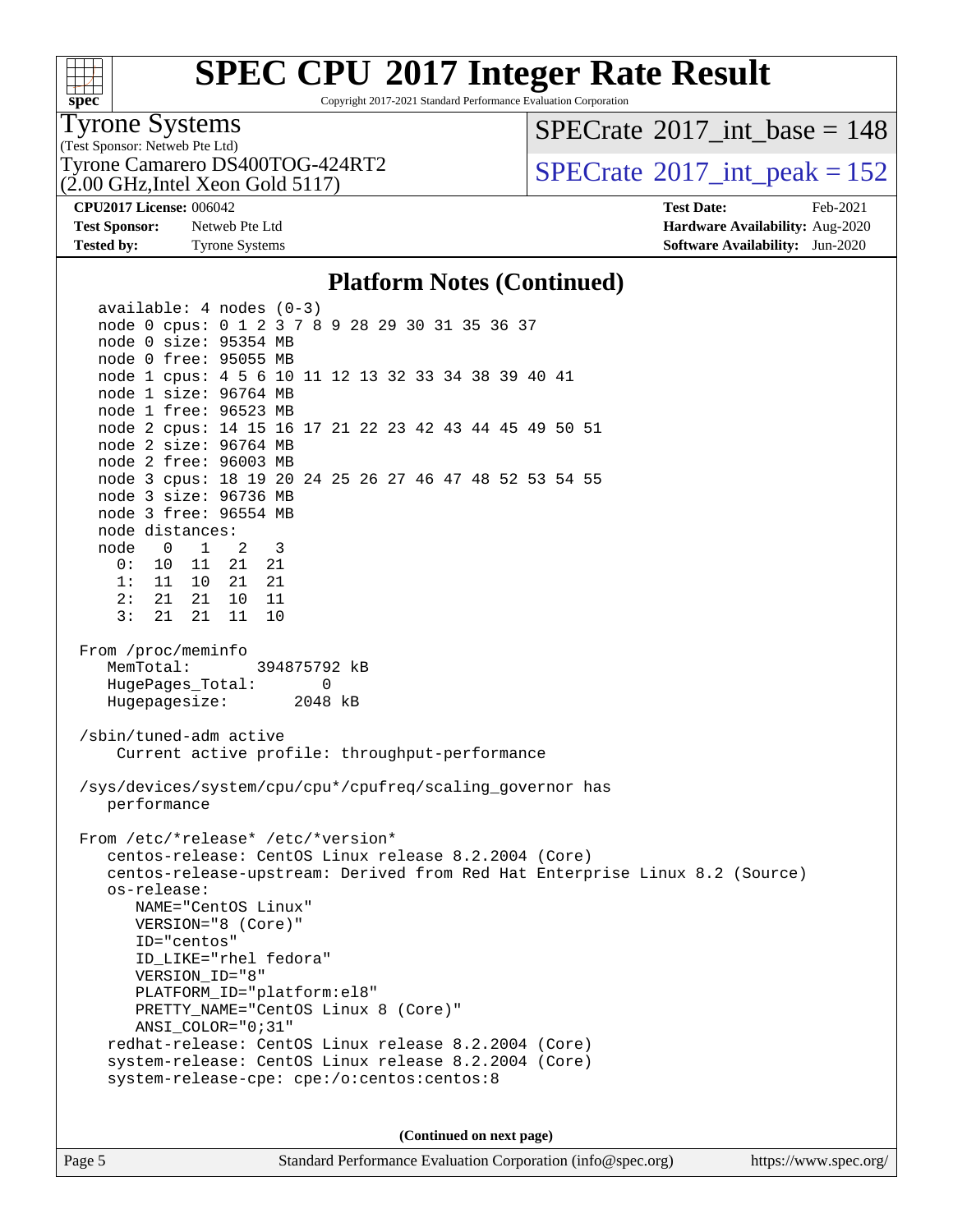| S<br>ne<br>Ľ |  |  |  |  |  |
|--------------|--|--|--|--|--|

Copyright 2017-2021 Standard Performance Evaluation Corporation

#### (Test Sponsor: Netweb Pte Ltd) Tyrone Systems

 $(2.00 \text{ GHz}$ , Intel Xeon Gold 5117) Tyrone Camarero DS400TOG-424RT2  $\vert$  [SPECrate](http://www.spec.org/auto/cpu2017/Docs/result-fields.html#SPECrate2017intpeak)  $^{\circ}2017$  int peak = 152

[SPECrate](http://www.spec.org/auto/cpu2017/Docs/result-fields.html#SPECrate2017intbase)<sup>®</sup>2017 int base = 148

Bypass disabled via prctl and

 barriers and \_\_user pointer sanitization<br>Mitigation: Full generic

retpoline, IBPB: conditional,

vulnerable

**[Tested by:](http://www.spec.org/auto/cpu2017/Docs/result-fields.html#Testedby)** Tyrone Systems **[Software Availability:](http://www.spec.org/auto/cpu2017/Docs/result-fields.html#SoftwareAvailability)** Jun-2020

**[CPU2017 License:](http://www.spec.org/auto/cpu2017/Docs/result-fields.html#CPU2017License)** 006042 **[Test Date:](http://www.spec.org/auto/cpu2017/Docs/result-fields.html#TestDate)** Feb-2021 **[Test Sponsor:](http://www.spec.org/auto/cpu2017/Docs/result-fields.html#TestSponsor)** Netweb Pte Ltd **[Hardware Availability:](http://www.spec.org/auto/cpu2017/Docs/result-fields.html#HardwareAvailability)** Aug-2020

#### **[Platform Notes \(Continued\)](http://www.spec.org/auto/cpu2017/Docs/result-fields.html#PlatformNotes)**

uname -a:

 Linux localhost.localdomain 4.18.0-193.el8.x86\_64 #1 SMP Fri May 8 10:59:10 UTC 2020 x86\_64 x86\_64 x86\_64 GNU/Linux

Kernel self-reported vulnerability status:

 CVE-2018-12207 (iTLB Multihit): KVM: Vulnerable CVE-2018-3620 (L1 Terminal Fault): Mitigation: PTE Inversion Microarchitectural Data Sampling: Mitigation: Clear CPU buffers; SMT

CVE-2017-5754 (Meltdown): Mitigation: PTI CVE-2018-3639 (Speculative Store Bypass): Mitigation: Speculative Store

CVE-2017-5753 (Spectre variant 1): Mitigation: usercopy/swapgs

 $CVE-2017-5715$  (Spectre variant 2):

 IBRS\_FW, STIBP: conditional, RSB filling CVE-2020-0543 (Special Register Buffer Data Sampling): No status reported

 CVE-2019-11135 (TSX Asynchronous Abort): Mitigation: Clear CPU buffers; SMT vulnerable

run-level 3 Feb 21 12:40

 SPEC is set to: /home/cpu2017 Filesystem Type Size Used Avail Use% Mounted on /dev/mapper/cl-home xfs 392G 145G 248G 37% /home

seccompany and the contract of the contract of the contract of the contract of the contract of the contract of

 From /sys/devices/virtual/dmi/id Vendor: Tyrone Systems Product: Tyrone Camarero DS400TOG-424RT2 Product Family: SMC X11 Serial: A309085X0907231

 Additional information from dmidecode follows. WARNING: Use caution when you interpret this section. The 'dmidecode' program reads system data which is "intended to allow hardware to be accurately determined", but the intent may not be met, as there are frequent changes to hardware, firmware, and the "DMTF SMBIOS" standard. Memory: 12x NO DIMM NO DIMM 12x Samsung M393A4K40CB2-CVF 32 GB 2 rank 2933, configured at 2400 BIOS: BIOS Vendor: American Megatrends Inc.

**(Continued on next page)**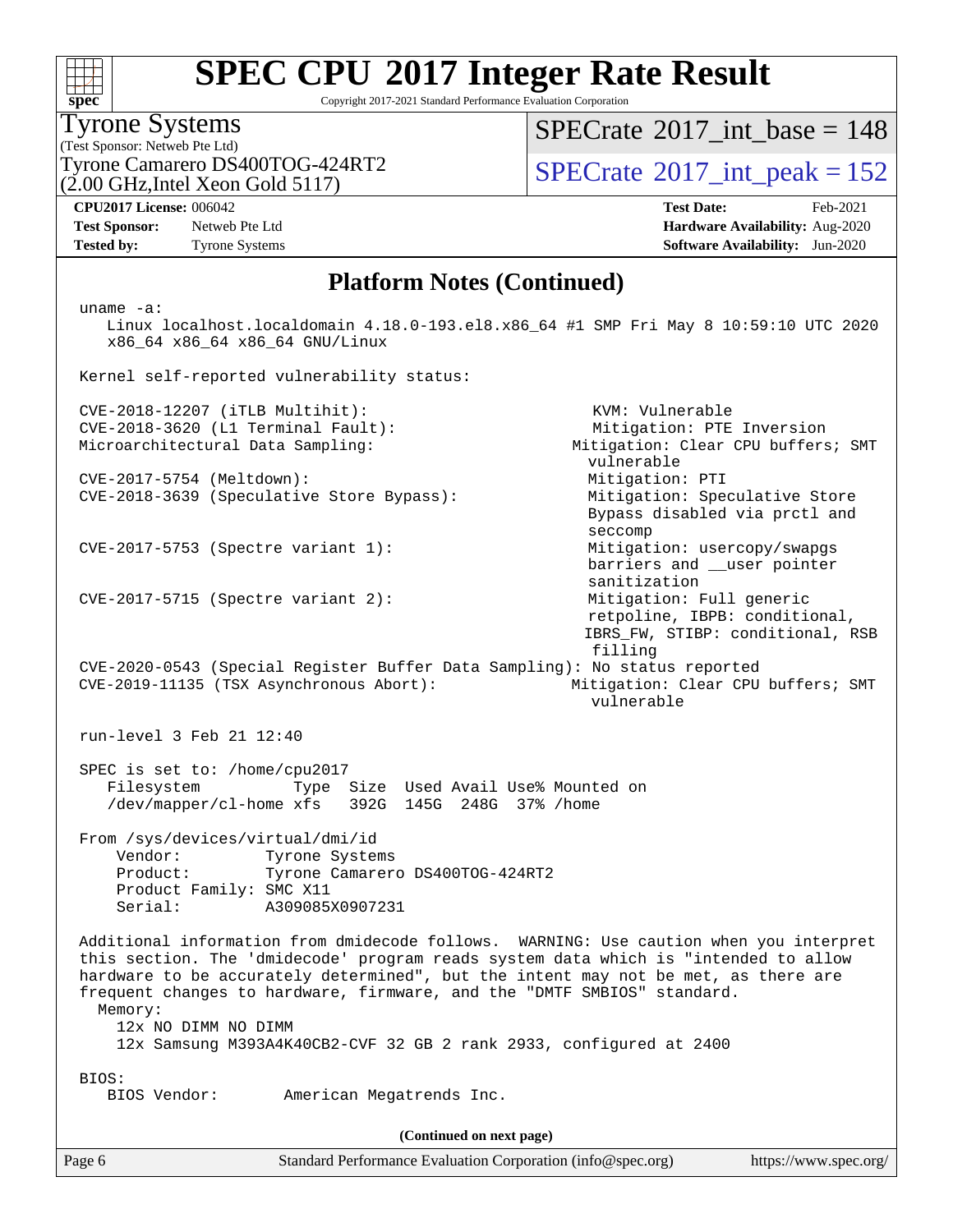# **[spec](http://www.spec.org/)**

# **[SPEC CPU](http://www.spec.org/auto/cpu2017/Docs/result-fields.html#SPECCPU2017IntegerRateResult)[2017 Integer Rate Result](http://www.spec.org/auto/cpu2017/Docs/result-fields.html#SPECCPU2017IntegerRateResult)**

Copyright 2017-2021 Standard Performance Evaluation Corporation

#### Tyrone Systems

(Test Sponsor: Netweb Pte Ltd)  $(2.00 \text{ GHz}, \text{Intel} \text{ Xeon} \text{ Gold } 5117)$   $SPECrate$ <sup>®</sup>[2017\\_int\\_base =](http://www.spec.org/auto/cpu2017/Docs/result-fields.html#SPECrate2017intbase) 148

Tyrone Camarero DS400TOG-424RT2  $\begin{array}{c|c} | \text{SPECrate} \text{?} 2017\_int\_peak = 152 \\ \hline \end{array}$  $\begin{array}{c|c} | \text{SPECrate} \text{?} 2017\_int\_peak = 152 \\ \hline \end{array}$  $\begin{array}{c|c} | \text{SPECrate} \text{?} 2017\_int\_peak = 152 \\ \hline \end{array}$ 

**[Tested by:](http://www.spec.org/auto/cpu2017/Docs/result-fields.html#Testedby)** Tyrone Systems **[Software Availability:](http://www.spec.org/auto/cpu2017/Docs/result-fields.html#SoftwareAvailability)** Jun-2020

**[CPU2017 License:](http://www.spec.org/auto/cpu2017/Docs/result-fields.html#CPU2017License)** 006042 **[Test Date:](http://www.spec.org/auto/cpu2017/Docs/result-fields.html#TestDate)** Feb-2021 **[Test Sponsor:](http://www.spec.org/auto/cpu2017/Docs/result-fields.html#TestSponsor)** Netweb Pte Ltd **[Hardware Availability:](http://www.spec.org/auto/cpu2017/Docs/result-fields.html#HardwareAvailability)** Aug-2020

#### **[Platform Notes \(Continued\)](http://www.spec.org/auto/cpu2017/Docs/result-fields.html#PlatformNotes)**

| BIOS Version:  | 3.3        |
|----------------|------------|
| BIOS Date:     | 02/21/2020 |
| BIOS Revision: | 5.14       |

(End of data from sysinfo program)

#### **[Compiler Version Notes](http://www.spec.org/auto/cpu2017/Docs/result-fields.html#CompilerVersionNotes)**

| Page 7 | Standard Performance Evaluation Corporation (info@spec.org)                                                                                                                      | https://www.spec.org/            |
|--------|----------------------------------------------------------------------------------------------------------------------------------------------------------------------------------|----------------------------------|
|        | (Continued on next page)                                                                                                                                                         |                                  |
|        | Intel(R) C Compiler for applications running on Intel(R) $64$ , Version 2021.1                                                                                                   |                                  |
| C      | 500.perlbench_r(base) 502.gcc_r(base) 505.mcf_r(base, peak)<br>$525.x264_r(base, peak) 557.xz_r(base)$                                                                           |                                  |
|        | Intel(R) C Compiler for applications running on IA-32, Version 2021.1 NextGen<br>Build 20200304<br>Copyright (C) 1985-2020 Intel Corporation. All rights reserved.               |                                  |
|        | $C$   502. qcc $r$ (peak)                                                                                                                                                        |                                  |
|        | Intel(R) C Intel(R) 64 Compiler for applications running on Intel(R) 64,<br>Version 19.1.1.217 Build 20200306<br>Copyright (C) 1985-2020 Intel Corporation. All rights reserved. |                                  |
| C      | 500.perlbench_r(peak) 557.xz_r(peak)                                                                                                                                             |                                  |
|        | Intel(R) C Compiler for applications running on Intel(R) 64, Version 2021.1<br>NextGen Build 20200304<br>Copyright (C) 1985-2020 Intel Corporation. All rights reserved.         |                                  |
| C      | 500.perlbench_r(base) 502.gcc_r(base) 505.mcf_r(base, peak)<br>525.x264_r(base, peak) 557.xz_r(base)                                                                             |                                  |
|        | Intel(R) C Compiler for applications running on IA-32, Version 2021.1 NextGen<br>Build 20200304<br>Copyright (C) 1985-2020 Intel Corporation. All rights reserved.               |                                  |
| C      | ============================<br>$\vert$ 502.gcc_r(peak)                                                                                                                          | ================================ |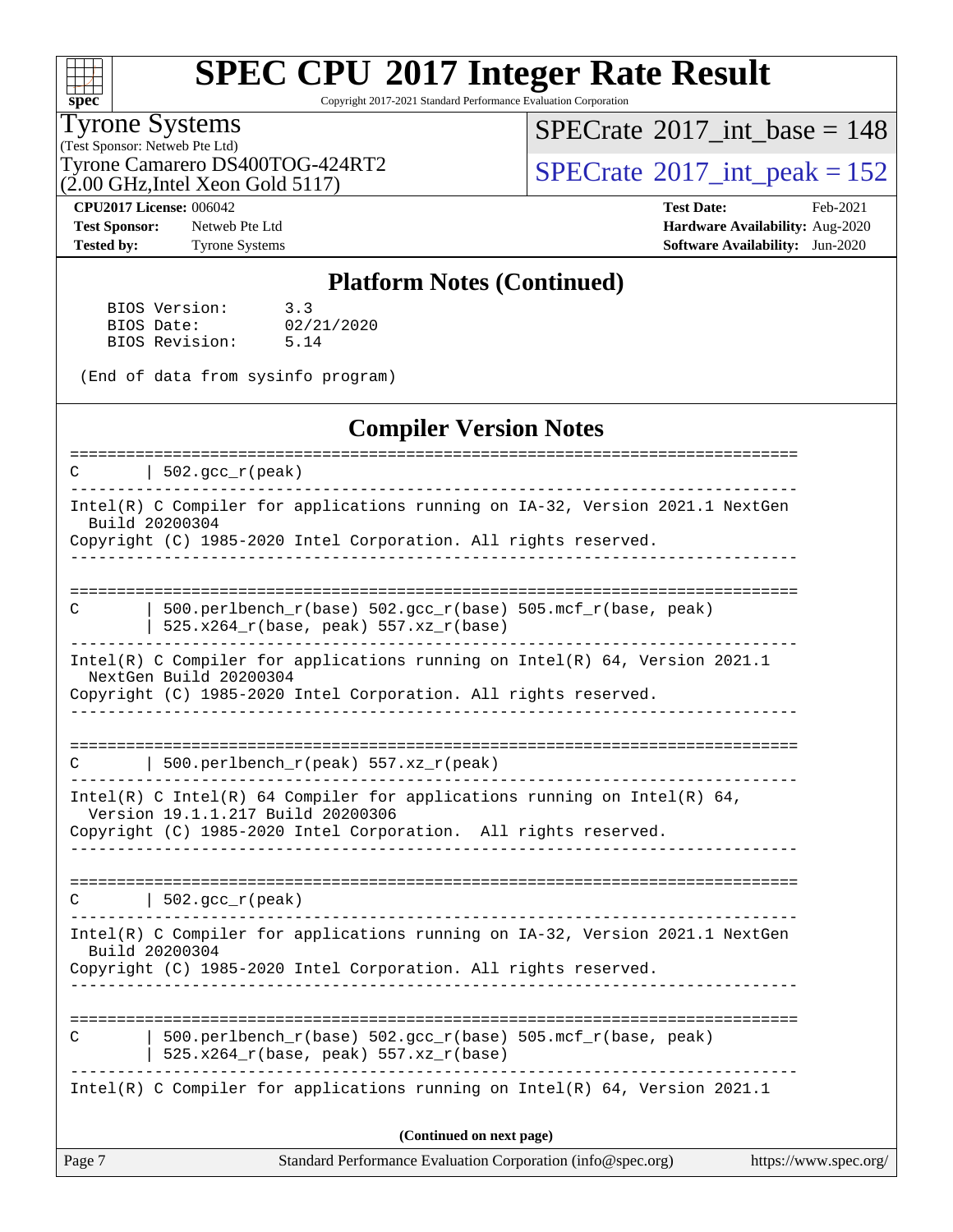| S<br>æ<br>n<br>I<br>L. |  |  |  |  |  |
|------------------------|--|--|--|--|--|

Copyright 2017-2021 Standard Performance Evaluation Corporation

Tyrone Systems

(Test Sponsor: Netweb Pte Ltd)<br>Tyrone Camarero DS400TOG-424RT2  $(2.00 \text{ GHz}, \text{Intel} \text{ Xeon} \text{ Gold } 5117)$ 

 $SPECrate$ <sup>®</sup>[2017\\_int\\_base =](http://www.spec.org/auto/cpu2017/Docs/result-fields.html#SPECrate2017intbase) 148

 $SPECTate$ <sup>®</sup>[2017\\_int\\_peak = 1](http://www.spec.org/auto/cpu2017/Docs/result-fields.html#SPECrate2017intpeak)52

**[CPU2017 License:](http://www.spec.org/auto/cpu2017/Docs/result-fields.html#CPU2017License)** 006042 **[Test Date:](http://www.spec.org/auto/cpu2017/Docs/result-fields.html#TestDate)** Feb-2021 **[Test Sponsor:](http://www.spec.org/auto/cpu2017/Docs/result-fields.html#TestSponsor)** Netweb Pte Ltd **[Hardware Availability:](http://www.spec.org/auto/cpu2017/Docs/result-fields.html#HardwareAvailability)** Aug-2020 **[Tested by:](http://www.spec.org/auto/cpu2017/Docs/result-fields.html#Testedby)** Tyrone Systems **[Software Availability:](http://www.spec.org/auto/cpu2017/Docs/result-fields.html#SoftwareAvailability)** Jun-2020

#### **[Compiler Version Notes \(Continued\)](http://www.spec.org/auto/cpu2017/Docs/result-fields.html#CompilerVersionNotes)**

|        | NextGen Build 20200304<br>Copyright (C) 1985-2020 Intel Corporation. All rights reserved.                                                                                                                        |                       |
|--------|------------------------------------------------------------------------------------------------------------------------------------------------------------------------------------------------------------------|-----------------------|
|        |                                                                                                                                                                                                                  |                       |
| С      | 500.perlbench_r(peak) 557.xz_r(peak)                                                                                                                                                                             |                       |
|        | Intel(R) C Intel(R) 64 Compiler for applications running on Intel(R) 64,<br>Version 19.1.1.217 Build 20200306<br>Copyright (C) 1985-2020 Intel Corporation. All rights reserved.<br>---------------------------- |                       |
|        | $C$   502.gcc_r(peak)<br>-------------------------------------                                                                                                                                                   |                       |
|        | Intel(R) C Compiler for applications running on IA-32, Version 2021.1 NextGen<br>Build 20200304<br>Copyright (C) 1985-2020 Intel Corporation. All rights reserved.                                               |                       |
| С      | 500.perlbench_r(base) 502.gcc_r(base) 505.mcf_r(base, peak)<br>$525.x264_r(base, peak) 557.xz_r(base)$                                                                                                           |                       |
|        | Intel(R) C Compiler for applications running on Intel(R) 64, Version 2021.1<br>NextGen Build 20200304<br>Copyright (C) 1985-2020 Intel Corporation. All rights reserved.                                         |                       |
| C      | $500.perlbench_r(peak) 557. xz_r(peak)$                                                                                                                                                                          |                       |
|        | Intel(R) C Intel(R) 64 Compiler for applications running on Intel(R) 64,<br>Version 19.1.1.217 Build 20200306<br>Copyright (C) 1985-2020 Intel Corporation. All rights reserved.                                 |                       |
| $C++$  | 520.omnetpp_r(base, peak) 523.xalancbmk_r(base, peak)<br>531.deepsjeng_r(base, peak) 541.leela_r(base, peak)                                                                                                     |                       |
|        | Intel(R) C++ Compiler for applications running on Intel(R) 64, Version 2021.1<br>NextGen Build 20200304<br>Copyright (C) 1985-2020 Intel Corporation. All rights reserved.                                       |                       |
|        | (Continued on next page)                                                                                                                                                                                         |                       |
| Page 8 | Standard Performance Evaluation Corporation (info@spec.org)                                                                                                                                                      | https://www.spec.org/ |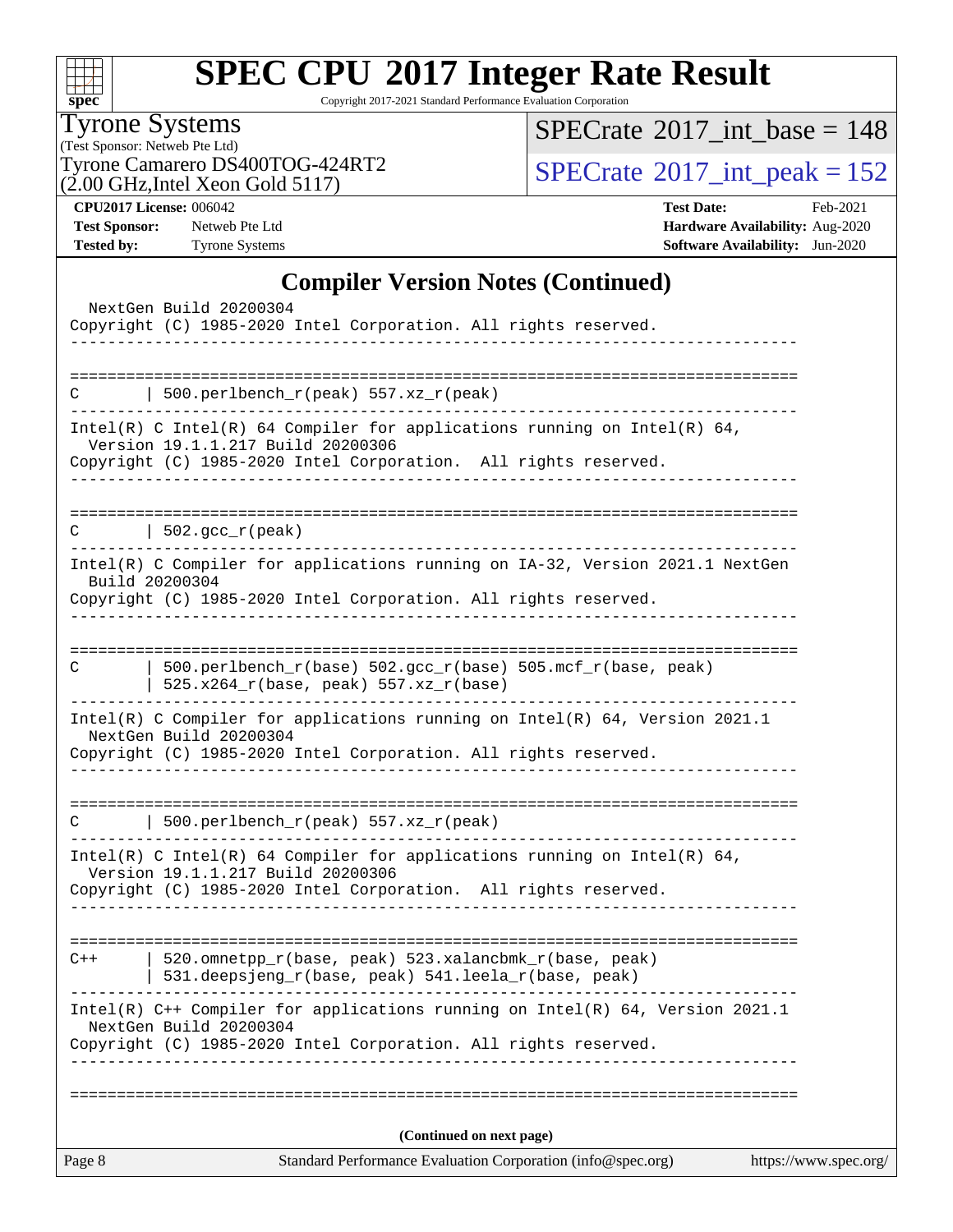

Copyright 2017-2021 Standard Performance Evaluation Corporation

#### Tyrone Systems

(Test Sponsor: Netweb Pte Ltd) (2.00 GHz,Intel Xeon Gold 5117)  $SPECTate@2017_int\_base = 148$ 

Tyrone Camarero DS400TOG-424RT2  $\vert$  [SPECrate](http://www.spec.org/auto/cpu2017/Docs/result-fields.html#SPECrate2017intpeak) [2017\\_int\\_peak = 1](http://www.spec.org/auto/cpu2017/Docs/result-fields.html#SPECrate2017intpeak)52

**[Test Sponsor:](http://www.spec.org/auto/cpu2017/Docs/result-fields.html#TestSponsor)** Netweb Pte Ltd **[Hardware Availability:](http://www.spec.org/auto/cpu2017/Docs/result-fields.html#HardwareAvailability)** Aug-2020

**[CPU2017 License:](http://www.spec.org/auto/cpu2017/Docs/result-fields.html#CPU2017License)** 006042 **[Test Date:](http://www.spec.org/auto/cpu2017/Docs/result-fields.html#TestDate)** Feb-2021 **[Tested by:](http://www.spec.org/auto/cpu2017/Docs/result-fields.html#Testedby)** Tyrone Systems **[Software Availability:](http://www.spec.org/auto/cpu2017/Docs/result-fields.html#SoftwareAvailability)** Jun-2020

#### **[Compiler Version Notes \(Continued\)](http://www.spec.org/auto/cpu2017/Docs/result-fields.html#CompilerVersionNotes)**

Fortran | 548.exchange2\_r(base, peak)

------------------------------------------------------------------------------ Intel(R) Fortran Intel(R) 64 Compiler for applications running on Intel(R) 64, Version 19.1.1.217 Build 20200306 Copyright (C) 1985-2020 Intel Corporation. All rights reserved. ------------------------------------------------------------------------------

### **[Base Compiler Invocation](http://www.spec.org/auto/cpu2017/Docs/result-fields.html#BaseCompilerInvocation)**

[C benchmarks](http://www.spec.org/auto/cpu2017/Docs/result-fields.html#Cbenchmarks):

[icc](http://www.spec.org/cpu2017/results/res2021q1/cpu2017-20210227-25024.flags.html#user_CCbase_intel_icc_66fc1ee009f7361af1fbd72ca7dcefbb700085f36577c54f309893dd4ec40d12360134090235512931783d35fd58c0460139e722d5067c5574d8eaf2b3e37e92)

[C++ benchmarks:](http://www.spec.org/auto/cpu2017/Docs/result-fields.html#CXXbenchmarks) [icpc](http://www.spec.org/cpu2017/results/res2021q1/cpu2017-20210227-25024.flags.html#user_CXXbase_intel_icpc_c510b6838c7f56d33e37e94d029a35b4a7bccf4766a728ee175e80a419847e808290a9b78be685c44ab727ea267ec2f070ec5dc83b407c0218cded6866a35d07)

[Fortran benchmarks](http://www.spec.org/auto/cpu2017/Docs/result-fields.html#Fortranbenchmarks): [ifort](http://www.spec.org/cpu2017/results/res2021q1/cpu2017-20210227-25024.flags.html#user_FCbase_intel_ifort_8111460550e3ca792625aed983ce982f94888b8b503583aa7ba2b8303487b4d8a21a13e7191a45c5fd58ff318f48f9492884d4413fa793fd88dd292cad7027ca)

### **[Base Portability Flags](http://www.spec.org/auto/cpu2017/Docs/result-fields.html#BasePortabilityFlags)**

 500.perlbench\_r: [-DSPEC\\_LP64](http://www.spec.org/cpu2017/results/res2021q1/cpu2017-20210227-25024.flags.html#b500.perlbench_r_basePORTABILITY_DSPEC_LP64) [-DSPEC\\_LINUX\\_X64](http://www.spec.org/cpu2017/results/res2021q1/cpu2017-20210227-25024.flags.html#b500.perlbench_r_baseCPORTABILITY_DSPEC_LINUX_X64) 502.gcc\_r: [-DSPEC\\_LP64](http://www.spec.org/cpu2017/results/res2021q1/cpu2017-20210227-25024.flags.html#suite_basePORTABILITY502_gcc_r_DSPEC_LP64) 505.mcf\_r: [-DSPEC\\_LP64](http://www.spec.org/cpu2017/results/res2021q1/cpu2017-20210227-25024.flags.html#suite_basePORTABILITY505_mcf_r_DSPEC_LP64) 520.omnetpp\_r: [-DSPEC\\_LP64](http://www.spec.org/cpu2017/results/res2021q1/cpu2017-20210227-25024.flags.html#suite_basePORTABILITY520_omnetpp_r_DSPEC_LP64) 523.xalancbmk\_r: [-DSPEC\\_LP64](http://www.spec.org/cpu2017/results/res2021q1/cpu2017-20210227-25024.flags.html#suite_basePORTABILITY523_xalancbmk_r_DSPEC_LP64) [-DSPEC\\_LINUX](http://www.spec.org/cpu2017/results/res2021q1/cpu2017-20210227-25024.flags.html#b523.xalancbmk_r_baseCXXPORTABILITY_DSPEC_LINUX) 525.x264\_r: [-DSPEC\\_LP64](http://www.spec.org/cpu2017/results/res2021q1/cpu2017-20210227-25024.flags.html#suite_basePORTABILITY525_x264_r_DSPEC_LP64) 531.deepsjeng\_r: [-DSPEC\\_LP64](http://www.spec.org/cpu2017/results/res2021q1/cpu2017-20210227-25024.flags.html#suite_basePORTABILITY531_deepsjeng_r_DSPEC_LP64) 541.leela\_r: [-DSPEC\\_LP64](http://www.spec.org/cpu2017/results/res2021q1/cpu2017-20210227-25024.flags.html#suite_basePORTABILITY541_leela_r_DSPEC_LP64) 548.exchange2\_r: [-DSPEC\\_LP64](http://www.spec.org/cpu2017/results/res2021q1/cpu2017-20210227-25024.flags.html#suite_basePORTABILITY548_exchange2_r_DSPEC_LP64) 557.xz\_r: [-DSPEC\\_LP64](http://www.spec.org/cpu2017/results/res2021q1/cpu2017-20210227-25024.flags.html#suite_basePORTABILITY557_xz_r_DSPEC_LP64)

### **[Base Optimization Flags](http://www.spec.org/auto/cpu2017/Docs/result-fields.html#BaseOptimizationFlags)**

[C benchmarks](http://www.spec.org/auto/cpu2017/Docs/result-fields.html#Cbenchmarks):

```
-m64 -qnextgen -std=c11
-Wl,-plugin-opt=-x86-branches-within-32B-boundaries -Wl,-z,muldefs
-xCORE-AVX512 -O3 -ffast-math -flto -mfpmath=sse -funroll-loops
-fuse-ld=gold -qopt-mem-layout-trans=4
-L/usr/local/IntelCompiler19/compilers_and_libraries_2020.1.217/linux/compiler/lib/intel64_lin
-lqkmalloc
```
**(Continued on next page)**

| Page 9 |  |
|--------|--|
|        |  |

Standard Performance Evaluation Corporation [\(info@spec.org\)](mailto:info@spec.org) <https://www.spec.org/>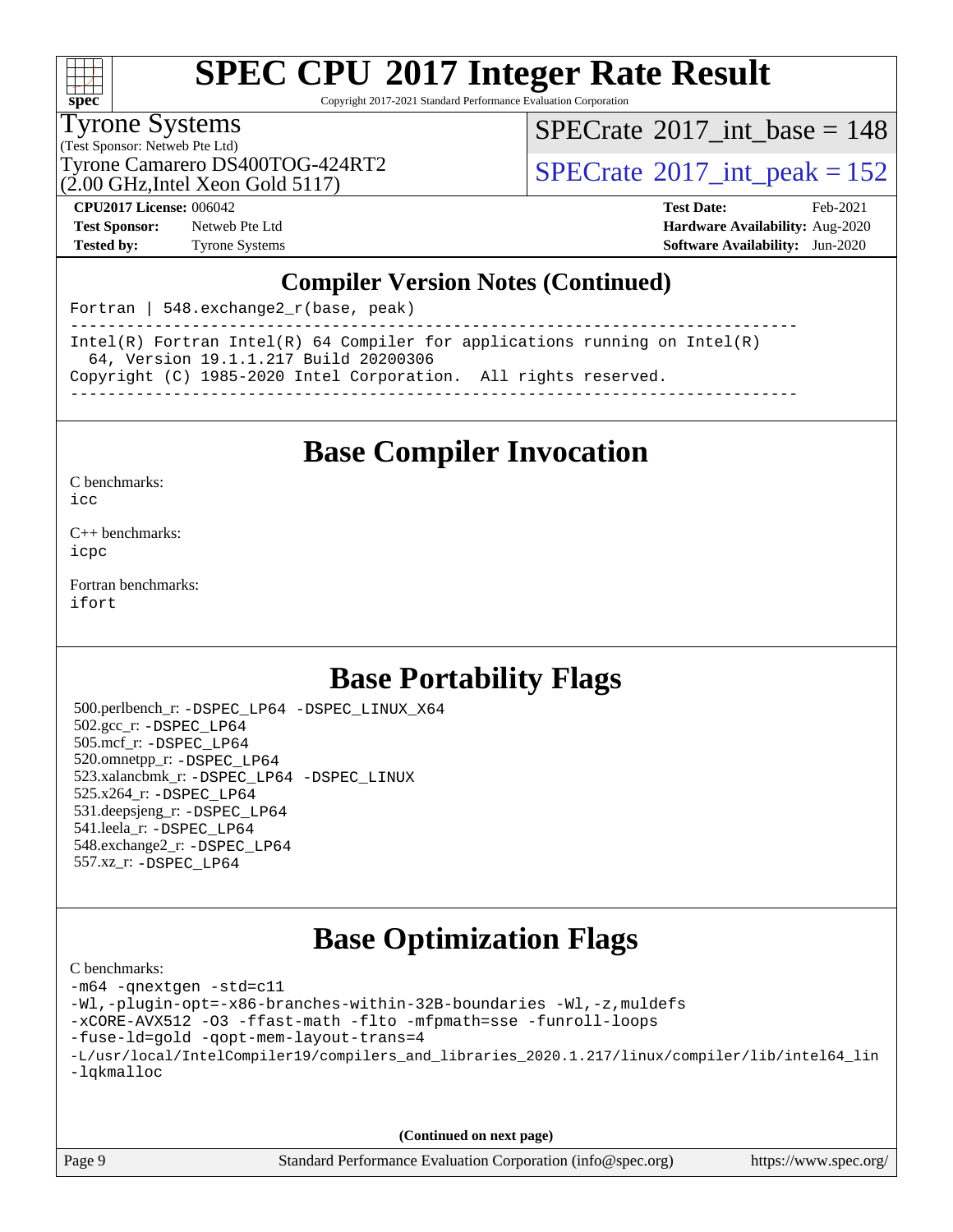

Copyright 2017-2021 Standard Performance Evaluation Corporation

#### Tyrone Systems

(Test Sponsor: Netweb Pte Ltd)

(2.00 GHz,Intel Xeon Gold 5117) Tyrone Camarero DS400TOG-424RT2  $\vert$  [SPECrate](http://www.spec.org/auto/cpu2017/Docs/result-fields.html#SPECrate2017intpeak)  $2017$  int peak = 152

 $SPECTate$ <sup>®</sup>[2017\\_int\\_base =](http://www.spec.org/auto/cpu2017/Docs/result-fields.html#SPECrate2017intbase) 148

**[Test Sponsor:](http://www.spec.org/auto/cpu2017/Docs/result-fields.html#TestSponsor)** Netweb Pte Ltd **[Hardware Availability:](http://www.spec.org/auto/cpu2017/Docs/result-fields.html#HardwareAvailability)** Aug-2020 **[Tested by:](http://www.spec.org/auto/cpu2017/Docs/result-fields.html#Testedby)** Tyrone Systems **[Software Availability:](http://www.spec.org/auto/cpu2017/Docs/result-fields.html#SoftwareAvailability)** Jun-2020

**[CPU2017 License:](http://www.spec.org/auto/cpu2017/Docs/result-fields.html#CPU2017License)** 006042 **[Test Date:](http://www.spec.org/auto/cpu2017/Docs/result-fields.html#TestDate)** Feb-2021

## **[Base Optimization Flags \(Continued\)](http://www.spec.org/auto/cpu2017/Docs/result-fields.html#BaseOptimizationFlags)**

#### [C++ benchmarks:](http://www.spec.org/auto/cpu2017/Docs/result-fields.html#CXXbenchmarks)

[-m64](http://www.spec.org/cpu2017/results/res2021q1/cpu2017-20210227-25024.flags.html#user_CXXbase_m64-icc) [-qnextgen](http://www.spec.org/cpu2017/results/res2021q1/cpu2017-20210227-25024.flags.html#user_CXXbase_f-qnextgen) [-Wl,-plugin-opt=-x86-branches-within-32B-boundaries](http://www.spec.org/cpu2017/results/res2021q1/cpu2017-20210227-25024.flags.html#user_CXXbase_f-x86-branches-within-32B-boundaries_0098b4e4317ae60947b7b728078a624952a08ac37a3c797dfb4ffeb399e0c61a9dd0f2f44ce917e9361fb9076ccb15e7824594512dd315205382d84209e912f3) [-Wl,-z,muldefs](http://www.spec.org/cpu2017/results/res2021q1/cpu2017-20210227-25024.flags.html#user_CXXbase_link_force_multiple1_b4cbdb97b34bdee9ceefcfe54f4c8ea74255f0b02a4b23e853cdb0e18eb4525ac79b5a88067c842dd0ee6996c24547a27a4b99331201badda8798ef8a743f577) [-xCORE-AVX512](http://www.spec.org/cpu2017/results/res2021q1/cpu2017-20210227-25024.flags.html#user_CXXbase_f-xCORE-AVX512) [-O3](http://www.spec.org/cpu2017/results/res2021q1/cpu2017-20210227-25024.flags.html#user_CXXbase_f-O3) [-ffast-math](http://www.spec.org/cpu2017/results/res2021q1/cpu2017-20210227-25024.flags.html#user_CXXbase_f-ffast-math) [-flto](http://www.spec.org/cpu2017/results/res2021q1/cpu2017-20210227-25024.flags.html#user_CXXbase_f-flto) [-mfpmath=sse](http://www.spec.org/cpu2017/results/res2021q1/cpu2017-20210227-25024.flags.html#user_CXXbase_f-mfpmath_70eb8fac26bde974f8ab713bc9086c5621c0b8d2f6c86f38af0bd7062540daf19db5f3a066d8c6684be05d84c9b6322eb3b5be6619d967835195b93d6c02afa1) [-funroll-loops](http://www.spec.org/cpu2017/results/res2021q1/cpu2017-20210227-25024.flags.html#user_CXXbase_f-funroll-loops) [-fuse-ld=gold](http://www.spec.org/cpu2017/results/res2021q1/cpu2017-20210227-25024.flags.html#user_CXXbase_f-fuse-ld_920b3586e2b8c6e0748b9c84fa9b744736ba725a32cab14ad8f3d4ad28eecb2f59d1144823d2e17006539a88734fe1fc08fc3035f7676166309105a78aaabc32) [-qopt-mem-layout-trans=4](http://www.spec.org/cpu2017/results/res2021q1/cpu2017-20210227-25024.flags.html#user_CXXbase_f-qopt-mem-layout-trans_fa39e755916c150a61361b7846f310bcdf6f04e385ef281cadf3647acec3f0ae266d1a1d22d972a7087a248fd4e6ca390a3634700869573d231a252c784941a8) [-L/usr/local/IntelCompiler19/compilers\\_and\\_libraries\\_2020.1.217/linux/compiler/lib/intel64\\_lin](http://www.spec.org/cpu2017/results/res2021q1/cpu2017-20210227-25024.flags.html#user_CXXbase_linkpath_2cb6f503891ebf8baee7515f4e7d4ec1217444d1d05903cc0091ac4158de400651d2b2313a9fa414cb8a8f0e16ab029634f5c6db340f400369c190d4db8a54a0) [-lqkmalloc](http://www.spec.org/cpu2017/results/res2021q1/cpu2017-20210227-25024.flags.html#user_CXXbase_qkmalloc_link_lib_79a818439969f771c6bc311cfd333c00fc099dad35c030f5aab9dda831713d2015205805422f83de8875488a2991c0a156aaa600e1f9138f8fc37004abc96dc5)

[Fortran benchmarks:](http://www.spec.org/auto/cpu2017/Docs/result-fields.html#Fortranbenchmarks)

[-m64](http://www.spec.org/cpu2017/results/res2021q1/cpu2017-20210227-25024.flags.html#user_FCbase_m64-icc) [-Wl,-plugin-opt=-x86-branches-within-32B-boundaries](http://www.spec.org/cpu2017/results/res2021q1/cpu2017-20210227-25024.flags.html#user_FCbase_f-x86-branches-within-32B-boundaries_0098b4e4317ae60947b7b728078a624952a08ac37a3c797dfb4ffeb399e0c61a9dd0f2f44ce917e9361fb9076ccb15e7824594512dd315205382d84209e912f3) [-Wl,-z,muldefs](http://www.spec.org/cpu2017/results/res2021q1/cpu2017-20210227-25024.flags.html#user_FCbase_link_force_multiple1_b4cbdb97b34bdee9ceefcfe54f4c8ea74255f0b02a4b23e853cdb0e18eb4525ac79b5a88067c842dd0ee6996c24547a27a4b99331201badda8798ef8a743f577) [-xCORE-AVX512](http://www.spec.org/cpu2017/results/res2021q1/cpu2017-20210227-25024.flags.html#user_FCbase_f-xCORE-AVX512) [-O3](http://www.spec.org/cpu2017/results/res2021q1/cpu2017-20210227-25024.flags.html#user_FCbase_f-O3) [-ipo](http://www.spec.org/cpu2017/results/res2021q1/cpu2017-20210227-25024.flags.html#user_FCbase_f-ipo) [-no-prec-div](http://www.spec.org/cpu2017/results/res2021q1/cpu2017-20210227-25024.flags.html#user_FCbase_f-no-prec-div) [-qopt-mem-layout-trans=4](http://www.spec.org/cpu2017/results/res2021q1/cpu2017-20210227-25024.flags.html#user_FCbase_f-qopt-mem-layout-trans_fa39e755916c150a61361b7846f310bcdf6f04e385ef281cadf3647acec3f0ae266d1a1d22d972a7087a248fd4e6ca390a3634700869573d231a252c784941a8) [-nostandard-realloc-lhs](http://www.spec.org/cpu2017/results/res2021q1/cpu2017-20210227-25024.flags.html#user_FCbase_f_2003_std_realloc_82b4557e90729c0f113870c07e44d33d6f5a304b4f63d4c15d2d0f1fab99f5daaed73bdb9275d9ae411527f28b936061aa8b9c8f2d63842963b95c9dd6426b8a) [-align array32byte](http://www.spec.org/cpu2017/results/res2021q1/cpu2017-20210227-25024.flags.html#user_FCbase_align_array32byte_b982fe038af199962ba9a80c053b8342c548c85b40b8e86eb3cc33dee0d7986a4af373ac2d51c3f7cf710a18d62fdce2948f201cd044323541f22fc0fffc51b6) [-auto](http://www.spec.org/cpu2017/results/res2021q1/cpu2017-20210227-25024.flags.html#user_FCbase_f-auto) [-mbranches-within-32B-boundaries](http://www.spec.org/cpu2017/results/res2021q1/cpu2017-20210227-25024.flags.html#user_FCbase_f-mbranches-within-32B-boundaries) [-L/usr/local/IntelCompiler19/compilers\\_and\\_libraries\\_2020.1.217/linux/compiler/lib/intel64\\_lin](http://www.spec.org/cpu2017/results/res2021q1/cpu2017-20210227-25024.flags.html#user_FCbase_linkpath_2cb6f503891ebf8baee7515f4e7d4ec1217444d1d05903cc0091ac4158de400651d2b2313a9fa414cb8a8f0e16ab029634f5c6db340f400369c190d4db8a54a0) [-lqkmalloc](http://www.spec.org/cpu2017/results/res2021q1/cpu2017-20210227-25024.flags.html#user_FCbase_qkmalloc_link_lib_79a818439969f771c6bc311cfd333c00fc099dad35c030f5aab9dda831713d2015205805422f83de8875488a2991c0a156aaa600e1f9138f8fc37004abc96dc5)

### **[Peak Compiler Invocation](http://www.spec.org/auto/cpu2017/Docs/result-fields.html#PeakCompilerInvocation)**

[C benchmarks](http://www.spec.org/auto/cpu2017/Docs/result-fields.html#Cbenchmarks): [icc](http://www.spec.org/cpu2017/results/res2021q1/cpu2017-20210227-25024.flags.html#user_CCpeak_intel_icc_66fc1ee009f7361af1fbd72ca7dcefbb700085f36577c54f309893dd4ec40d12360134090235512931783d35fd58c0460139e722d5067c5574d8eaf2b3e37e92)

[C++ benchmarks:](http://www.spec.org/auto/cpu2017/Docs/result-fields.html#CXXbenchmarks) [icpc](http://www.spec.org/cpu2017/results/res2021q1/cpu2017-20210227-25024.flags.html#user_CXXpeak_intel_icpc_c510b6838c7f56d33e37e94d029a35b4a7bccf4766a728ee175e80a419847e808290a9b78be685c44ab727ea267ec2f070ec5dc83b407c0218cded6866a35d07)

[Fortran benchmarks](http://www.spec.org/auto/cpu2017/Docs/result-fields.html#Fortranbenchmarks): [ifort](http://www.spec.org/cpu2017/results/res2021q1/cpu2017-20210227-25024.flags.html#user_FCpeak_intel_ifort_8111460550e3ca792625aed983ce982f94888b8b503583aa7ba2b8303487b4d8a21a13e7191a45c5fd58ff318f48f9492884d4413fa793fd88dd292cad7027ca)

### **[Peak Portability Flags](http://www.spec.org/auto/cpu2017/Docs/result-fields.html#PeakPortabilityFlags)**

 500.perlbench\_r: [-DSPEC\\_LP64](http://www.spec.org/cpu2017/results/res2021q1/cpu2017-20210227-25024.flags.html#b500.perlbench_r_peakPORTABILITY_DSPEC_LP64) [-DSPEC\\_LINUX\\_X64](http://www.spec.org/cpu2017/results/res2021q1/cpu2017-20210227-25024.flags.html#b500.perlbench_r_peakCPORTABILITY_DSPEC_LINUX_X64) 502.gcc\_r: [-D\\_FILE\\_OFFSET\\_BITS=64](http://www.spec.org/cpu2017/results/res2021q1/cpu2017-20210227-25024.flags.html#user_peakPORTABILITY502_gcc_r_file_offset_bits_64_5ae949a99b284ddf4e95728d47cb0843d81b2eb0e18bdfe74bbf0f61d0b064f4bda2f10ea5eb90e1dcab0e84dbc592acfc5018bc955c18609f94ddb8d550002c) 505.mcf\_r: [-DSPEC\\_LP64](http://www.spec.org/cpu2017/results/res2021q1/cpu2017-20210227-25024.flags.html#suite_peakPORTABILITY505_mcf_r_DSPEC_LP64) 520.omnetpp\_r: [-DSPEC\\_LP64](http://www.spec.org/cpu2017/results/res2021q1/cpu2017-20210227-25024.flags.html#suite_peakPORTABILITY520_omnetpp_r_DSPEC_LP64) 523.xalancbmk\_r: [-DSPEC\\_LP64](http://www.spec.org/cpu2017/results/res2021q1/cpu2017-20210227-25024.flags.html#suite_peakPORTABILITY523_xalancbmk_r_DSPEC_LP64) [-DSPEC\\_LINUX](http://www.spec.org/cpu2017/results/res2021q1/cpu2017-20210227-25024.flags.html#b523.xalancbmk_r_peakCXXPORTABILITY_DSPEC_LINUX) 525.x264\_r: [-DSPEC\\_LP64](http://www.spec.org/cpu2017/results/res2021q1/cpu2017-20210227-25024.flags.html#suite_peakPORTABILITY525_x264_r_DSPEC_LP64) 531.deepsjeng\_r: [-DSPEC\\_LP64](http://www.spec.org/cpu2017/results/res2021q1/cpu2017-20210227-25024.flags.html#suite_peakPORTABILITY531_deepsjeng_r_DSPEC_LP64) 541.leela\_r: [-DSPEC\\_LP64](http://www.spec.org/cpu2017/results/res2021q1/cpu2017-20210227-25024.flags.html#suite_peakPORTABILITY541_leela_r_DSPEC_LP64) 548.exchange2\_r: [-DSPEC\\_LP64](http://www.spec.org/cpu2017/results/res2021q1/cpu2017-20210227-25024.flags.html#suite_peakPORTABILITY548_exchange2_r_DSPEC_LP64) 557.xz\_r: [-DSPEC\\_LP64](http://www.spec.org/cpu2017/results/res2021q1/cpu2017-20210227-25024.flags.html#suite_peakPORTABILITY557_xz_r_DSPEC_LP64)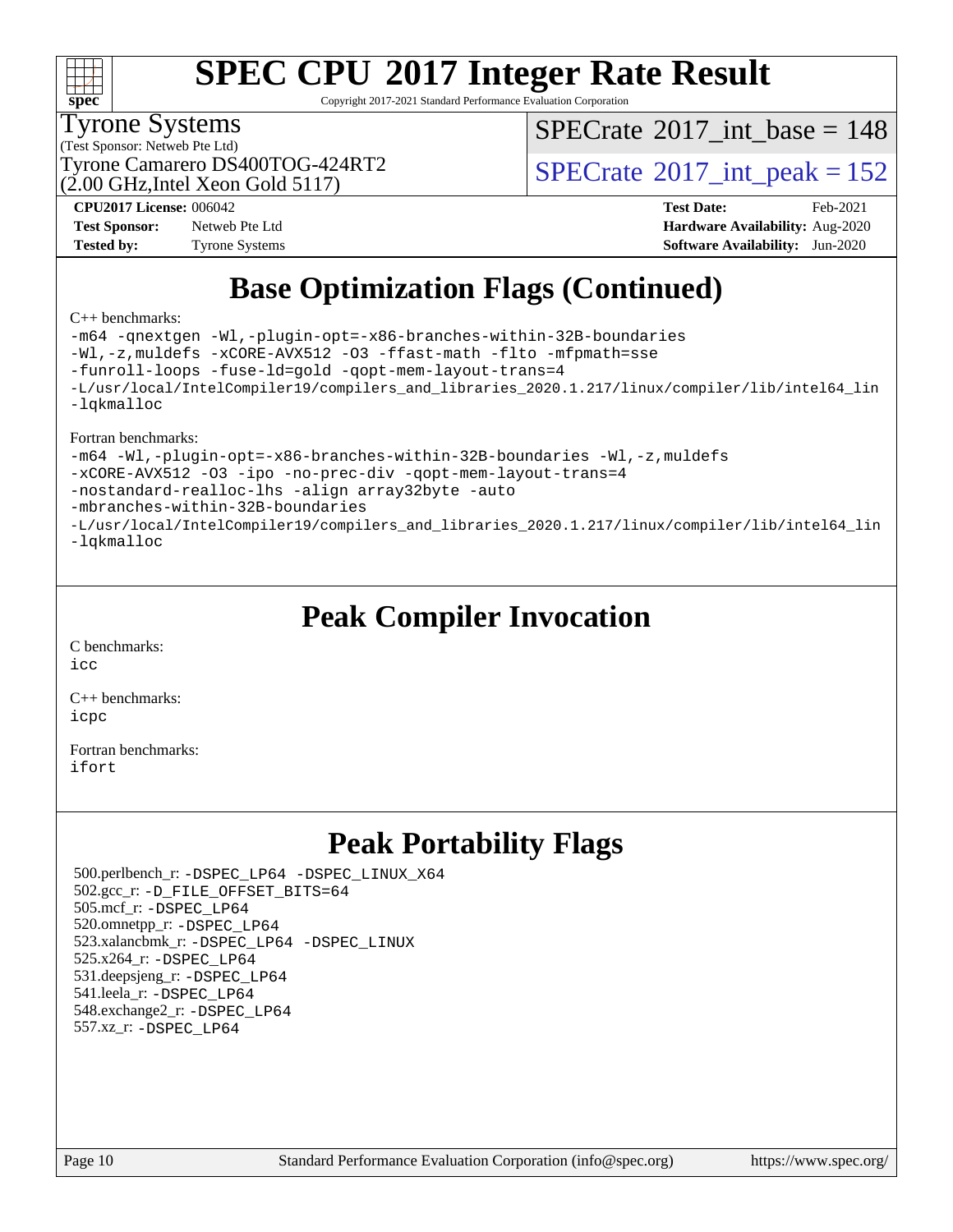| S<br>ne<br>Ľ |  |  |  |  |  |
|--------------|--|--|--|--|--|

Copyright 2017-2021 Standard Performance Evaluation Corporation

### Tyrone Systems

(Test Sponsor: Netweb Pte Ltd)  $(2.00 \text{ GHz}$ , Intel Xeon Gold 5117)  $SPECTate$ <sup>®</sup>[2017\\_int\\_base =](http://www.spec.org/auto/cpu2017/Docs/result-fields.html#SPECrate2017intbase) 148

Tyrone Camarero DS400TOG-424RT2  $\vert$  [SPECrate](http://www.spec.org/auto/cpu2017/Docs/result-fields.html#SPECrate2017intpeak)  $2017$ \_int\_peak = 152

**[Test Sponsor:](http://www.spec.org/auto/cpu2017/Docs/result-fields.html#TestSponsor)** Netweb Pte Ltd **[Hardware Availability:](http://www.spec.org/auto/cpu2017/Docs/result-fields.html#HardwareAvailability)** Aug-2020

**[CPU2017 License:](http://www.spec.org/auto/cpu2017/Docs/result-fields.html#CPU2017License)** 006042 **[Test Date:](http://www.spec.org/auto/cpu2017/Docs/result-fields.html#TestDate)** Feb-2021 **[Tested by:](http://www.spec.org/auto/cpu2017/Docs/result-fields.html#Testedby)** Tyrone Systems **[Software Availability:](http://www.spec.org/auto/cpu2017/Docs/result-fields.html#SoftwareAvailability)** Jun-2020

### **[Peak Optimization Flags](http://www.spec.org/auto/cpu2017/Docs/result-fields.html#PeakOptimizationFlags)**

```
C benchmarks:
```
Page 11 Standard Performance Evaluation Corporation [\(info@spec.org\)](mailto:info@spec.org) <https://www.spec.org/> 500.perlbench\_r: [-Wl,-z,muldefs](http://www.spec.org/cpu2017/results/res2021q1/cpu2017-20210227-25024.flags.html#user_peakEXTRA_LDFLAGS500_perlbench_r_link_force_multiple1_b4cbdb97b34bdee9ceefcfe54f4c8ea74255f0b02a4b23e853cdb0e18eb4525ac79b5a88067c842dd0ee6996c24547a27a4b99331201badda8798ef8a743f577) [-prof-gen](http://www.spec.org/cpu2017/results/res2021q1/cpu2017-20210227-25024.flags.html#user_peakPASS1_CFLAGSPASS1_LDFLAGS500_perlbench_r_prof_gen_5aa4926d6013ddb2a31985c654b3eb18169fc0c6952a63635c234f711e6e63dd76e94ad52365559451ec499a2cdb89e4dc58ba4c67ef54ca681ffbe1461d6b36)(pass 1) [-prof-use](http://www.spec.org/cpu2017/results/res2021q1/cpu2017-20210227-25024.flags.html#user_peakPASS2_CFLAGSPASS2_LDFLAGS500_perlbench_r_prof_use_1a21ceae95f36a2b53c25747139a6c16ca95bd9def2a207b4f0849963b97e94f5260e30a0c64f4bb623698870e679ca08317ef8150905d41bd88c6f78df73f19)(pass 2) [-xCORE-AVX512](http://www.spec.org/cpu2017/results/res2021q1/cpu2017-20210227-25024.flags.html#user_peakCOPTIMIZE500_perlbench_r_f-xCORE-AVX512) [-ipo](http://www.spec.org/cpu2017/results/res2021q1/cpu2017-20210227-25024.flags.html#user_peakCOPTIMIZE500_perlbench_r_f-ipo) [-O3](http://www.spec.org/cpu2017/results/res2021q1/cpu2017-20210227-25024.flags.html#user_peakCOPTIMIZE500_perlbench_r_f-O3) [-no-prec-div](http://www.spec.org/cpu2017/results/res2021q1/cpu2017-20210227-25024.flags.html#user_peakCOPTIMIZE500_perlbench_r_f-no-prec-div) [-qopt-mem-layout-trans=4](http://www.spec.org/cpu2017/results/res2021q1/cpu2017-20210227-25024.flags.html#user_peakCOPTIMIZE500_perlbench_r_f-qopt-mem-layout-trans_fa39e755916c150a61361b7846f310bcdf6f04e385ef281cadf3647acec3f0ae266d1a1d22d972a7087a248fd4e6ca390a3634700869573d231a252c784941a8) [-fno-strict-overflow](http://www.spec.org/cpu2017/results/res2021q1/cpu2017-20210227-25024.flags.html#user_peakEXTRA_OPTIMIZE500_perlbench_r_f-fno-strict-overflow) [-mbranches-within-32B-boundaries](http://www.spec.org/cpu2017/results/res2021q1/cpu2017-20210227-25024.flags.html#user_peakEXTRA_COPTIMIZE500_perlbench_r_f-mbranches-within-32B-boundaries) [-L/usr/local/IntelCompiler19/compilers\\_and\\_libraries\\_2020.1.217/linux/compiler/lib/intel64\\_lin](http://www.spec.org/cpu2017/results/res2021q1/cpu2017-20210227-25024.flags.html#user_peakEXTRA_LIBS500_perlbench_r_linkpath_2cb6f503891ebf8baee7515f4e7d4ec1217444d1d05903cc0091ac4158de400651d2b2313a9fa414cb8a8f0e16ab029634f5c6db340f400369c190d4db8a54a0) [-lqkmalloc](http://www.spec.org/cpu2017/results/res2021q1/cpu2017-20210227-25024.flags.html#user_peakEXTRA_LIBS500_perlbench_r_qkmalloc_link_lib_79a818439969f771c6bc311cfd333c00fc099dad35c030f5aab9dda831713d2015205805422f83de8875488a2991c0a156aaa600e1f9138f8fc37004abc96dc5) 502.gcc\_r: [-m32](http://www.spec.org/cpu2017/results/res2021q1/cpu2017-20210227-25024.flags.html#user_peakCCLD502_gcc_r_m32-icc) [-L/usr/local/IntelCompiler19/compilers\\_and\\_libraries\\_2020.1.217/linux/compiler/lib/ia32\\_lin](http://www.spec.org/cpu2017/results/res2021q1/cpu2017-20210227-25024.flags.html#user_peakCCLD502_gcc_r_linkpath_1b648dc083a6610e413f4e3f7afc604a24d17378f17ccd408506518e6231e99b67b6c9581aaca83ea9e1c966468a85aa236df4f978ab24cc5d9fdddb5cd5dbbb) [-std=gnu89](http://www.spec.org/cpu2017/results/res2021q1/cpu2017-20210227-25024.flags.html#user_peakCCLD502_gcc_r_f-std_f3cc2e520142451d42b8d64ee452c6877603de867a66777769b4e3f9b376c2a8742d66df6a4ffb5b483abd54df63aab35a2f4fe1181eb389a18cdcc50fd950e3) [-Wl,-plugin-opt=-x86-branches-within-32B-boundaries](http://www.spec.org/cpu2017/results/res2021q1/cpu2017-20210227-25024.flags.html#user_peakLDFLAGS502_gcc_r_f-x86-branches-within-32B-boundaries_0098b4e4317ae60947b7b728078a624952a08ac37a3c797dfb4ffeb399e0c61a9dd0f2f44ce917e9361fb9076ccb15e7824594512dd315205382d84209e912f3) [-Wl,-z,muldefs](http://www.spec.org/cpu2017/results/res2021q1/cpu2017-20210227-25024.flags.html#user_peakEXTRA_LDFLAGS502_gcc_r_link_force_multiple1_b4cbdb97b34bdee9ceefcfe54f4c8ea74255f0b02a4b23e853cdb0e18eb4525ac79b5a88067c842dd0ee6996c24547a27a4b99331201badda8798ef8a743f577) [-fprofile-generate](http://www.spec.org/cpu2017/results/res2021q1/cpu2017-20210227-25024.flags.html#user_peakPASS1_CFLAGSPASS1_LDFLAGS502_gcc_r_fprofile-generate)(pass 1) [-fprofile-use=default.profdata](http://www.spec.org/cpu2017/results/res2021q1/cpu2017-20210227-25024.flags.html#user_peakPASS2_CFLAGSPASS2_LDFLAGS502_gcc_r_fprofile-use_56aeee182b92ec249f9670f17c9b8e7d83fe2d25538e35a2cf64c434b579a2235a8b8fc66ef5678d24461366bbab9d486c870d8a72905233fc08e43eefe3cd80)(pass 2) [-xCORE-AVX512](http://www.spec.org/cpu2017/results/res2021q1/cpu2017-20210227-25024.flags.html#user_peakCOPTIMIZEPASS1_CFLAGSPASS1_LDFLAGS502_gcc_r_f-xCORE-AVX512) [-flto](http://www.spec.org/cpu2017/results/res2021q1/cpu2017-20210227-25024.flags.html#user_peakCOPTIMIZEPASS1_CFLAGSPASS1_LDFLAGS502_gcc_r_f-flto) [-Ofast](http://www.spec.org/cpu2017/results/res2021q1/cpu2017-20210227-25024.flags.html#user_peakPASS1_CFLAGSPASS1_LDFLAGS502_gcc_r_f-Ofast)(pass 1) [-O3](http://www.spec.org/cpu2017/results/res2021q1/cpu2017-20210227-25024.flags.html#user_peakCOPTIMIZE502_gcc_r_f-O3) [-ffast-math](http://www.spec.org/cpu2017/results/res2021q1/cpu2017-20210227-25024.flags.html#user_peakCOPTIMIZE502_gcc_r_f-ffast-math) [-qnextgen](http://www.spec.org/cpu2017/results/res2021q1/cpu2017-20210227-25024.flags.html#user_peakCOPTIMIZE502_gcc_r_f-qnextgen) [-fuse-ld=gold](http://www.spec.org/cpu2017/results/res2021q1/cpu2017-20210227-25024.flags.html#user_peakCOPTIMIZE502_gcc_r_f-fuse-ld_920b3586e2b8c6e0748b9c84fa9b744736ba725a32cab14ad8f3d4ad28eecb2f59d1144823d2e17006539a88734fe1fc08fc3035f7676166309105a78aaabc32) [-qopt-mem-layout-trans=4](http://www.spec.org/cpu2017/results/res2021q1/cpu2017-20210227-25024.flags.html#user_peakCOPTIMIZE502_gcc_r_f-qopt-mem-layout-trans_fa39e755916c150a61361b7846f310bcdf6f04e385ef281cadf3647acec3f0ae266d1a1d22d972a7087a248fd4e6ca390a3634700869573d231a252c784941a8) [-L/usr/local/je5.0.1-32/lib](http://www.spec.org/cpu2017/results/res2021q1/cpu2017-20210227-25024.flags.html#user_peakEXTRA_LIBS502_gcc_r_jemalloc_link_path32_e29f22e8e6c17053bbc6a0971f5a9c01a601a06bb1a59df2084b77a2fe0a2995b64fd4256feaeea39eeba3aae142e96e2b2b0a28974019c0c0c88139a84f900a) [-ljemalloc](http://www.spec.org/cpu2017/results/res2021q1/cpu2017-20210227-25024.flags.html#user_peakEXTRA_LIBS502_gcc_r_jemalloc_link_lib_d1249b907c500fa1c0672f44f562e3d0f79738ae9e3c4a9c376d49f265a04b9c99b167ecedbf6711b3085be911c67ff61f150a17b3472be731631ba4d0471706) 505.mcf\_r: basepeak = yes 525.x264\_r: [-m64](http://www.spec.org/cpu2017/results/res2021q1/cpu2017-20210227-25024.flags.html#user_peakCCLD525_x264_r_m64-icc) [-qnextgen](http://www.spec.org/cpu2017/results/res2021q1/cpu2017-20210227-25024.flags.html#user_peakCCCOPTIMIZELD525_x264_r_f-qnextgen) [-std=c11](http://www.spec.org/cpu2017/results/res2021q1/cpu2017-20210227-25024.flags.html#user_peakCCLD525_x264_r_std-icc-std_0e1c27790398a4642dfca32ffe6c27b5796f9c2d2676156f2e42c9c44eaad0c049b1cdb667a270c34d979996257aeb8fc440bfb01818dbc9357bd9d174cb8524) [-Wl,-plugin-opt=-x86-branches-within-32B-boundaries](http://www.spec.org/cpu2017/results/res2021q1/cpu2017-20210227-25024.flags.html#user_peakLDFLAGS525_x264_r_f-x86-branches-within-32B-boundaries_0098b4e4317ae60947b7b728078a624952a08ac37a3c797dfb4ffeb399e0c61a9dd0f2f44ce917e9361fb9076ccb15e7824594512dd315205382d84209e912f3) [-Wl,-z,muldefs](http://www.spec.org/cpu2017/results/res2021q1/cpu2017-20210227-25024.flags.html#user_peakEXTRA_LDFLAGS525_x264_r_link_force_multiple1_b4cbdb97b34bdee9ceefcfe54f4c8ea74255f0b02a4b23e853cdb0e18eb4525ac79b5a88067c842dd0ee6996c24547a27a4b99331201badda8798ef8a743f577) [-xCORE-AVX512](http://www.spec.org/cpu2017/results/res2021q1/cpu2017-20210227-25024.flags.html#user_peakCOPTIMIZE525_x264_r_f-xCORE-AVX512) [-flto](http://www.spec.org/cpu2017/results/res2021q1/cpu2017-20210227-25024.flags.html#user_peakCOPTIMIZE525_x264_r_f-flto) [-O3](http://www.spec.org/cpu2017/results/res2021q1/cpu2017-20210227-25024.flags.html#user_peakCOPTIMIZE525_x264_r_f-O3) [-ffast-math](http://www.spec.org/cpu2017/results/res2021q1/cpu2017-20210227-25024.flags.html#user_peakCOPTIMIZE525_x264_r_f-ffast-math) [-fuse-ld=gold](http://www.spec.org/cpu2017/results/res2021q1/cpu2017-20210227-25024.flags.html#user_peakCOPTIMIZE525_x264_r_f-fuse-ld_920b3586e2b8c6e0748b9c84fa9b744736ba725a32cab14ad8f3d4ad28eecb2f59d1144823d2e17006539a88734fe1fc08fc3035f7676166309105a78aaabc32) [-qopt-mem-layout-trans=4](http://www.spec.org/cpu2017/results/res2021q1/cpu2017-20210227-25024.flags.html#user_peakCOPTIMIZE525_x264_r_f-qopt-mem-layout-trans_fa39e755916c150a61361b7846f310bcdf6f04e385ef281cadf3647acec3f0ae266d1a1d22d972a7087a248fd4e6ca390a3634700869573d231a252c784941a8) [-fno-alias](http://www.spec.org/cpu2017/results/res2021q1/cpu2017-20210227-25024.flags.html#user_peakEXTRA_OPTIMIZE525_x264_r_f-no-alias_77dbac10d91cbfe898fbf4a29d1b29b694089caa623bdd1baccc9957d4edbe8d106c0b357e2748a65b44fc9e83d78098bb898077f3fe92f9faf24f7bd4a07ed7) [-L/usr/local/IntelCompiler19/compilers\\_and\\_libraries\\_2020.1.217/linux/compiler/lib/intel64\\_lin](http://www.spec.org/cpu2017/results/res2021q1/cpu2017-20210227-25024.flags.html#user_peakEXTRA_LIBS525_x264_r_linkpath_2cb6f503891ebf8baee7515f4e7d4ec1217444d1d05903cc0091ac4158de400651d2b2313a9fa414cb8a8f0e16ab029634f5c6db340f400369c190d4db8a54a0) [-lqkmalloc](http://www.spec.org/cpu2017/results/res2021q1/cpu2017-20210227-25024.flags.html#user_peakEXTRA_LIBS525_x264_r_qkmalloc_link_lib_79a818439969f771c6bc311cfd333c00fc099dad35c030f5aab9dda831713d2015205805422f83de8875488a2991c0a156aaa600e1f9138f8fc37004abc96dc5) 557.xz\_r: [-Wl,-z,muldefs](http://www.spec.org/cpu2017/results/res2021q1/cpu2017-20210227-25024.flags.html#user_peakEXTRA_LDFLAGS557_xz_r_link_force_multiple1_b4cbdb97b34bdee9ceefcfe54f4c8ea74255f0b02a4b23e853cdb0e18eb4525ac79b5a88067c842dd0ee6996c24547a27a4b99331201badda8798ef8a743f577) [-xCORE-AVX512](http://www.spec.org/cpu2017/results/res2021q1/cpu2017-20210227-25024.flags.html#user_peakCOPTIMIZE557_xz_r_f-xCORE-AVX512) [-ipo](http://www.spec.org/cpu2017/results/res2021q1/cpu2017-20210227-25024.flags.html#user_peakCOPTIMIZE557_xz_r_f-ipo) [-O3](http://www.spec.org/cpu2017/results/res2021q1/cpu2017-20210227-25024.flags.html#user_peakCOPTIMIZE557_xz_r_f-O3) [-no-prec-div](http://www.spec.org/cpu2017/results/res2021q1/cpu2017-20210227-25024.flags.html#user_peakCOPTIMIZE557_xz_r_f-no-prec-div) [-qopt-mem-layout-trans=4](http://www.spec.org/cpu2017/results/res2021q1/cpu2017-20210227-25024.flags.html#user_peakCOPTIMIZE557_xz_r_f-qopt-mem-layout-trans_fa39e755916c150a61361b7846f310bcdf6f04e385ef281cadf3647acec3f0ae266d1a1d22d972a7087a248fd4e6ca390a3634700869573d231a252c784941a8) [-mbranches-within-32B-boundaries](http://www.spec.org/cpu2017/results/res2021q1/cpu2017-20210227-25024.flags.html#user_peakEXTRA_COPTIMIZE557_xz_r_f-mbranches-within-32B-boundaries) [-L/usr/local/IntelCompiler19/compilers\\_and\\_libraries\\_2020.1.217/linux/compiler/lib/intel64\\_lin](http://www.spec.org/cpu2017/results/res2021q1/cpu2017-20210227-25024.flags.html#user_peakEXTRA_LIBS557_xz_r_linkpath_2cb6f503891ebf8baee7515f4e7d4ec1217444d1d05903cc0091ac4158de400651d2b2313a9fa414cb8a8f0e16ab029634f5c6db340f400369c190d4db8a54a0) [-lqkmalloc](http://www.spec.org/cpu2017/results/res2021q1/cpu2017-20210227-25024.flags.html#user_peakEXTRA_LIBS557_xz_r_qkmalloc_link_lib_79a818439969f771c6bc311cfd333c00fc099dad35c030f5aab9dda831713d2015205805422f83de8875488a2991c0a156aaa600e1f9138f8fc37004abc96dc5) [C++ benchmarks](http://www.spec.org/auto/cpu2017/Docs/result-fields.html#CXXbenchmarks): 520.omnetpp\_r: basepeak = yes  $523.xalanchmk$  r: basepeak = yes 531.deepsjeng\_r: basepeak = yes  $541$ .leela\_r: basepeak = yes [Fortran benchmarks:](http://www.spec.org/auto/cpu2017/Docs/result-fields.html#Fortranbenchmarks) **(Continued on next page)**